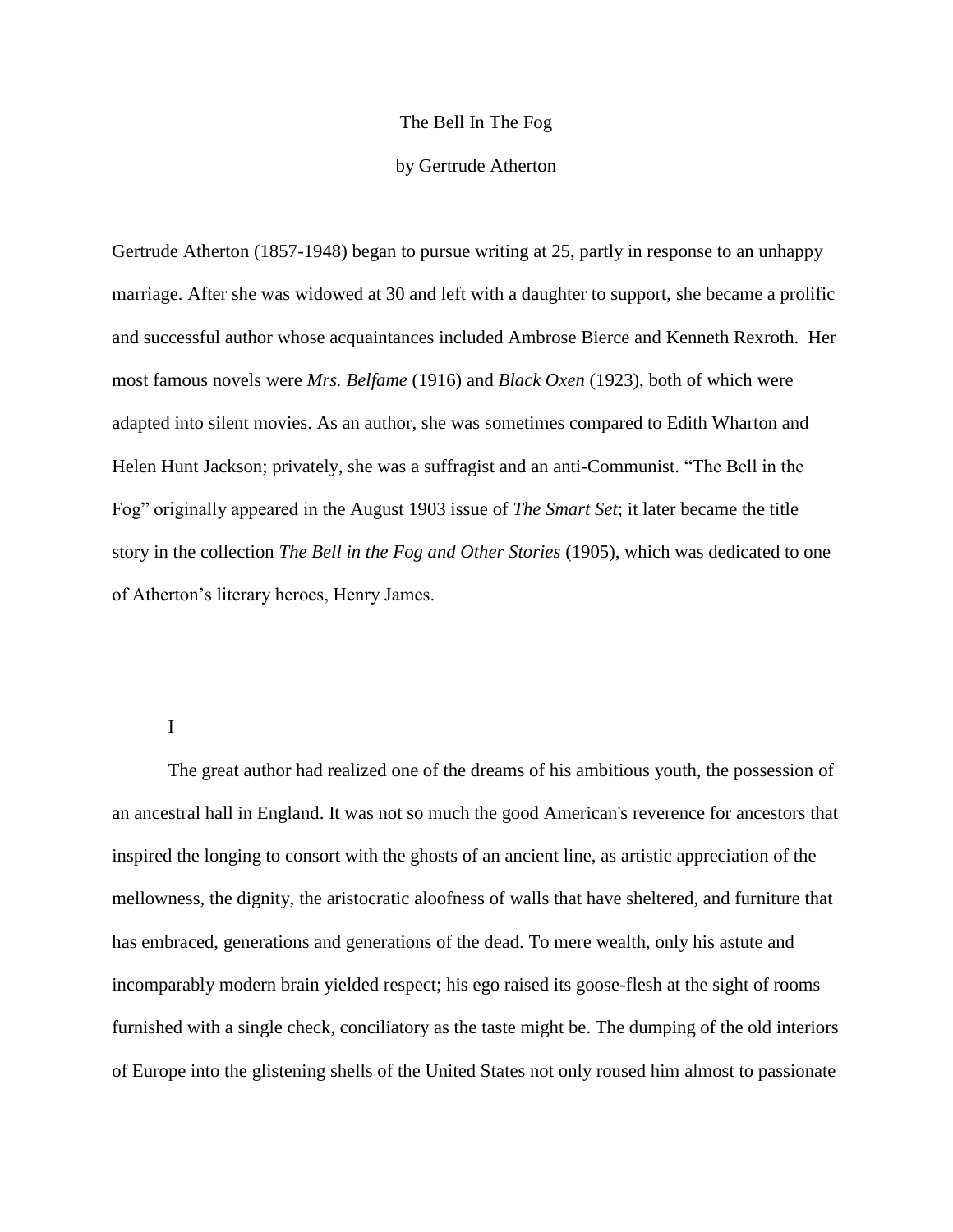protest, but offended his patriotism -- which he classified among his unworked ideals. The average American was not an artist, therefore he had no excuse for even the affectation of cosmopolitanism. Heaven knew he was national enough in everything else, from his accent to his lack of repose; let his surroundings be in keeping.

 Orth had left the United States soon after his first successes, and, his art being too great to be confounded with locality, he had long since ceased to be spoken of as an American author. All civilized Europe furnished stages for his puppets, and, if never picturesque nor impassioned, his originality was as overwhelming as his style. His subtleties might not always be understood -- indeed, as a rule, they were not -- but the musical mystery of his language and the penetrating charm of his lofty and cultivated mind induced raptures in the initiated, forever denied to those who failed to appreciate him.

 His following was not a large one, but it was very distinguished. The aristocracies of the earth gave to it; and not to understand and admire Ralph Orth was deliberately to relegate one's self to the ranks. But the elect are few, and they frequently subscribe to the circulating libraries; on the Continent, they buy the Tauchnitz edition; and had not Mr. Orth inherited a sufficiency of ancestral dollars to enable him to keep rooms in Jermyn Street, and the wardrobe of an Englishman of leisure, he might have been forced to consider the tastes of the middle-class at a desk in Hampstead. But, as it mercifully was, the fashionable and exclusive sets of London knew and sought him. He was too wary to become a fad, and too sophisticated to grate or bore; consequently, his popularity continued evenly from year to year, and long since he had come to be regarded as one of them. He was not keenly addicted to sport, but he could handle a gun, and all men respected his dignity and breeding. They cared less for his books than women did, perhaps because patience is not a characteristic of their sex. I am alluding however, in this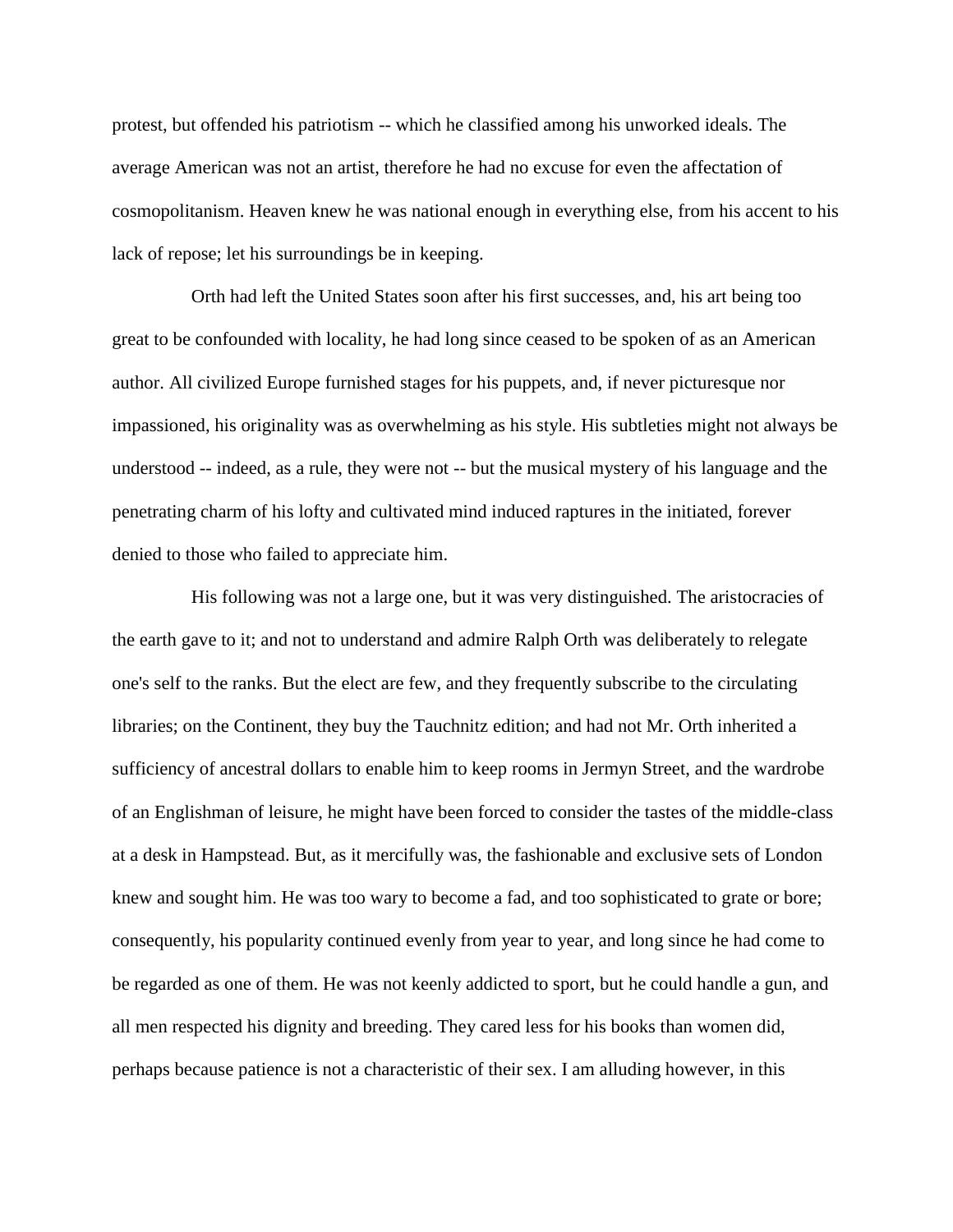instance, to men-of-the-world. A group of young literary men -- and one or two women -- put him on a pedestal and kissed the earth before it. Naturally, they imitated him, and as this flattered him, and he had a kindly heart deep among the cere-cloths of his formalities, he sooner or later wrote "appreciations" of them all, which nobody living could understand, but which owing to the subtitle and signature answered every purpose.

 With all this, however, he was not utterly content. From the 12th of August until late in the winter -- when he did not go to Homburg and the Riviera -- he visited the best houses in England, slept in state chambers, and meditated in historic parks; but the country was his one passion, and he longed for his own acres.

 He was turning fifty when his great-aunt died and made him her heir: "as a poor reward for his immortal services to literature," read the will of this phenomenally appreciative relative. The estate was a large one. There was a rush for his books; new editions were announced. He smiled with cynicism, not unmixed with sadness; but he was very grateful for the money, and as soon as his fastidious taste would permit he bought him a country-seat.

 The place gratified all his ideals and dreams—for he had romanced about his sometime English possession as he had never dreamed of woman. It had once been the property of the Church, and the ruin of cloister and chapel above the ancient wood was sharp against the low pale sky. Even the house itself was Tudor, but wealth from generation to generation had kept it in repair; and the lawns were as velvety, the hedges as rigid, the trees as aged as any in his own works. It was not a castle nor a great property, but it was quite perfect; and for a long while he felt like a bridegroom on a succession of honeymoons. He often laid his hand against the rough ivied walls in a lingering caress.

After a time, he returned the hospitalities of his friends, and his invitations, given with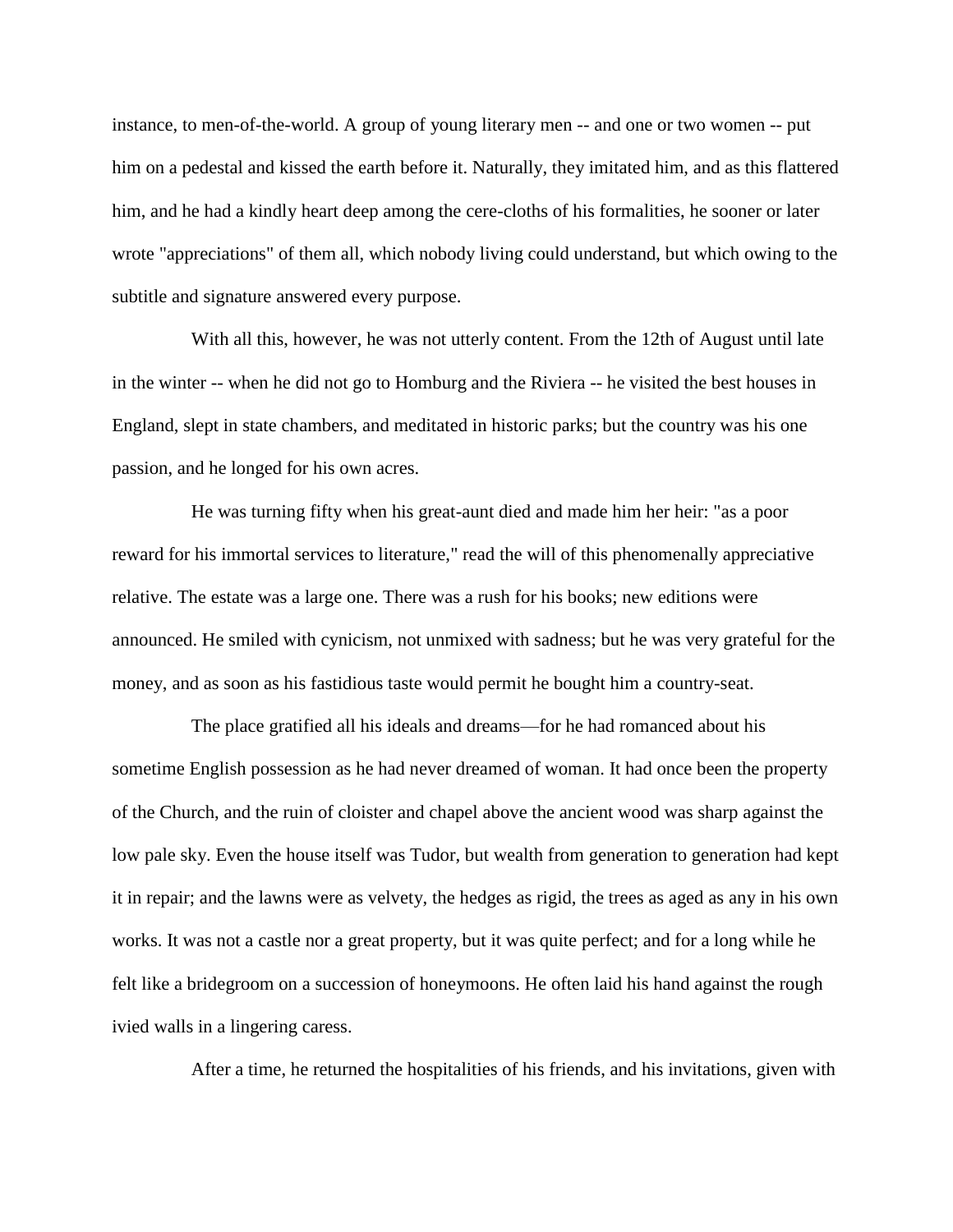the exclusiveness of his great distinction, were never refused. Americans visiting England eagerly sought for letters to him; and if they were sometimes benumbed by that cold and formal presence, and awed by the silences of Chillingsworth—the few who entered there—they thrilled in anticipation of verbal triumphs, and forthwith bought an entire set of his books. It was characteristic that they dared not ask him for his autograph.

 Although women invariably described him as "brilliant," a few men affirmed that he was gentle and lovable, and any one of them was well content to spend weeks at Chillingsworth with no other companion. But, on the whole, he was rather a lonely man.

 It occurred to him how lonely he was one gay June morning when the sunlight was streaming through his narrow windows, illuminating tapestries and armor, the family portraits of the young profligate from whom he had made this splendid purchase, dusting its gold on the black wood of wainscot and floor. He was in the gallery at the moment, studying one of his two favorite portraits, a gallant little lad in the green costume of Robin Hood. The boy's expression was imperious and radiant, and he had that perfect beauty which in any disposition appealed so powerfully to the author. But as Orth stared to-day at the brilliant youth, of whose life he knew nothing, he suddenly became aware of a human stirring at the foundations of his aesthetic pleasure.

 "I wish he were alive and here," he thought, with a sigh. "What a jolly little companion he would be! And this fine old mansion would make a far more complementary setting for him than for me."

 He turned away abruptly, only to find himself face to face with the portrait of a little girl who was quite unlike the boy, yet so perfect in her own way, and so unmistakably painted by the same hand, that he had long since concluded they had been brother and sister. She was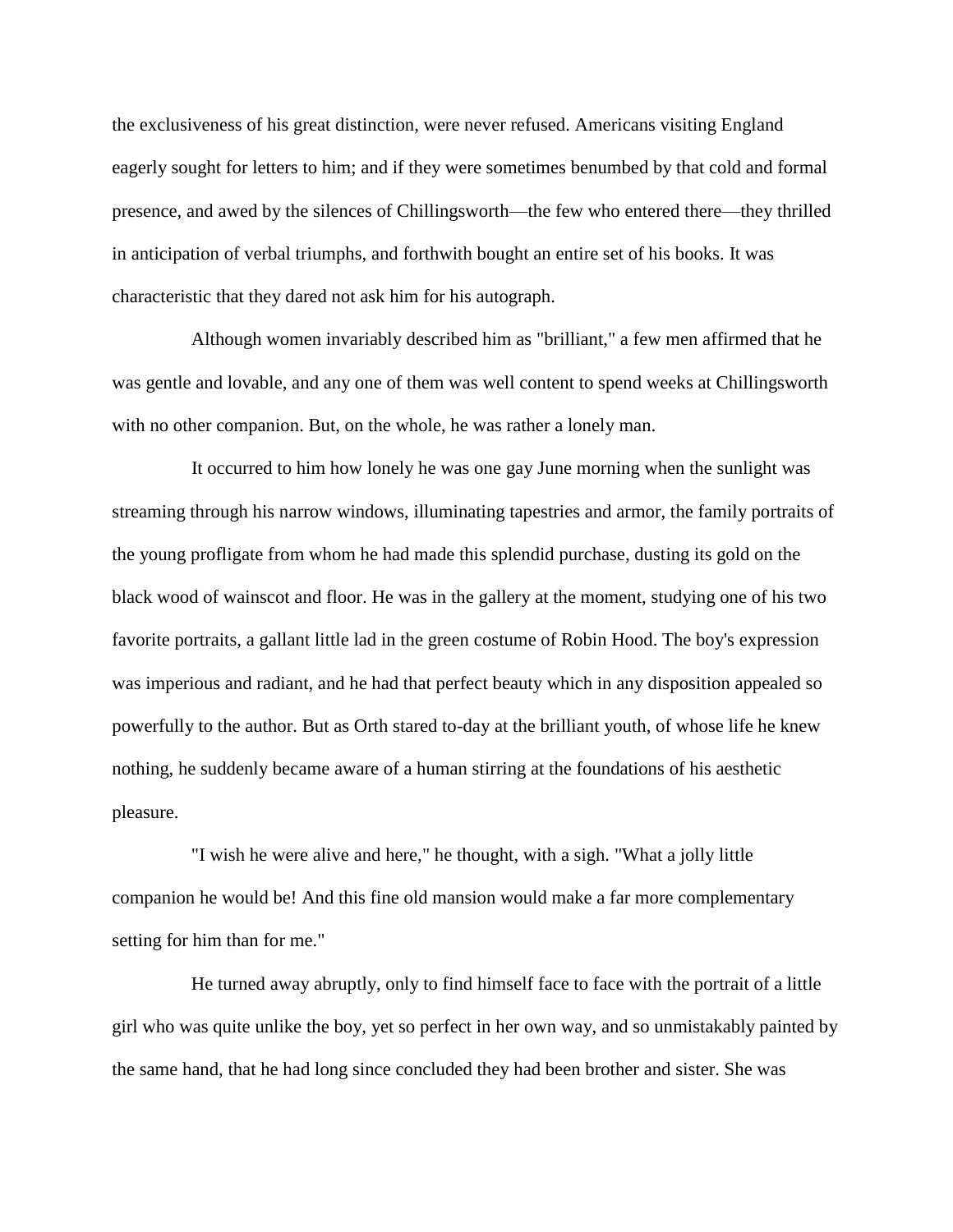angelically fair, and, young as she was—she could not have been more than six years old—her dark-blue eyes had a beauty of mind which must have been remarkable twenty years later. Her pouting mouth was like a little scarlet serpent, her skin almost transparent, her pale hair fell waving—not curled with the orthodoxy of childhood—about her tender bare shoulders. She wore a long white frock, and clasped tightly against her breast a doll far more gorgeously arrayed than herself. Behind her were the ruins and the woods of Chillingsworth.

 Orth had studied this portrait many times, for the sake of an art which he understood almost as well as his own; but to-day he saw only the lovely child. He forgot even the boy in the intensity of this new and personal absorption.

 "Did she live to grow up, I wonder?" he thought. "She should have made a remarkable, even a famous woman, with those eyes and that brow, but—could the spirit within that ethereal frame stand the enlightenments of maturity? Would not that mind—purged, perhaps, in a long probation from the dross of other existences—flee in disgust from the commonplace problems of a woman's life? Such perfect beings should die while they are still perfect. Still, it is possible that this little girl, whoever she was, was idealized by the artist, who painted into her his own dream of exquisite childhood."

 Again he turned away impatiently. "I believe I am rather fond of children," he admitted. "I catch myself watching them on the street when they are pretty enough. Well, who does not like them?" he added, with some defiance.

 He went back to his work; he was chiselling a story which was to be the foremost excuse of a magazine as yet unborn. At the end of half an hour he threw down his wondrous instrument—which looked not unlike an ordinary pen—and making no attempt to disobey the desire that possessed him, went back to the gallery. The dark splendid boy, the angelic little girl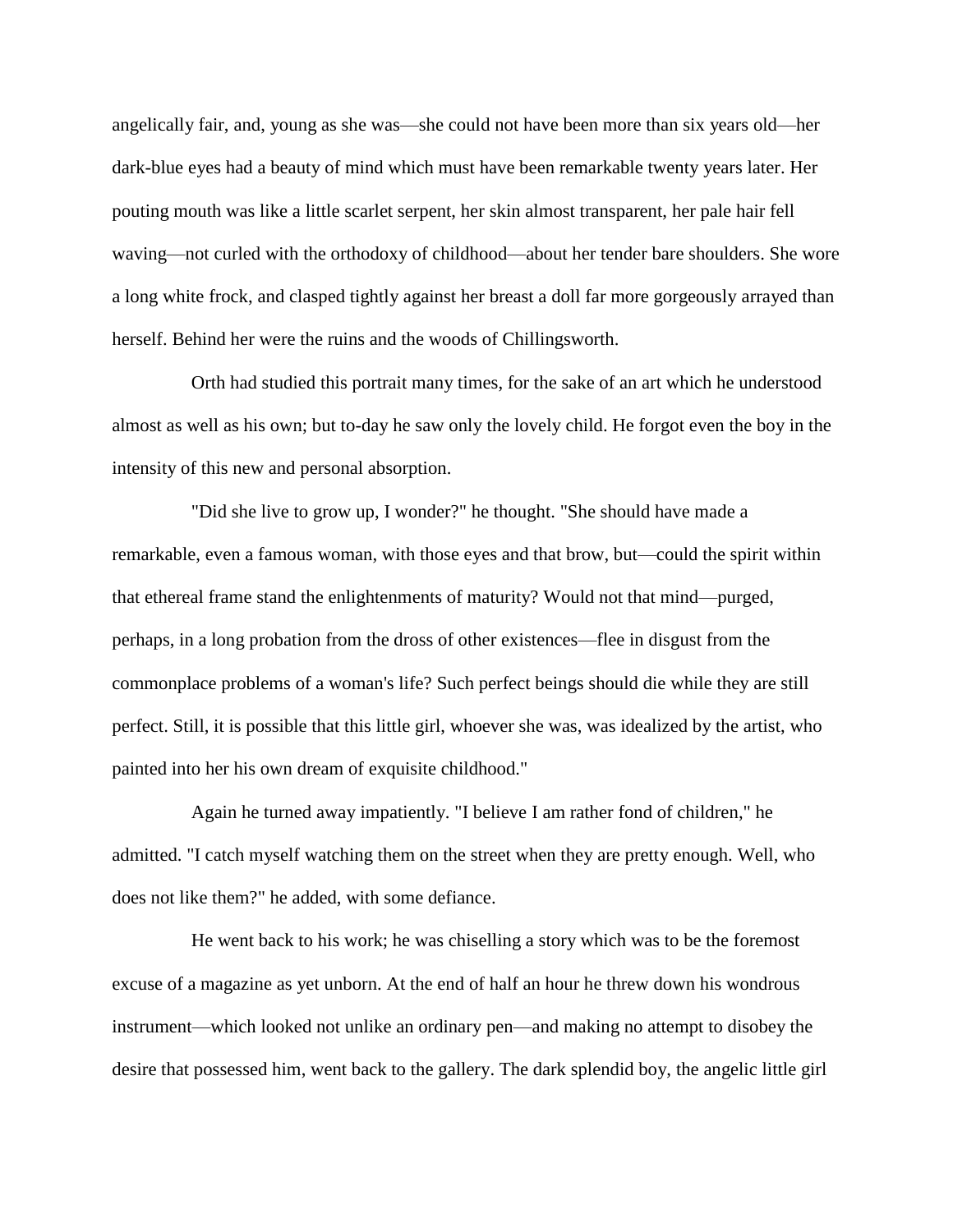were all he saw—even of the several children in that roll call of the past—and they seemed to look straight down his eyes into depths where the fragmentary ghosts of unrecorded ancestors gave faint musical response.

 "The dead's kindly recognition of the dead," he thought. "But I wish these children were alive."

 For a week he haunted the gallery, and the children haunted him. Then he became impatient and angry. "I am mooning like a barren woman," he exclaimed. "I must take the briefest way of getting those youngsters off my mind."

 With the help of his secretary, he ransacked the library, and finally brought to light the gallery catalogue which had been named in the inventory. He discovered that his children were the Viscount Tancred and the Lady Blanche Mortlake, son and daughter of the second Earl of Teignmouth. Little wiser than before, he sat down at once and wrote to the present earl, asking for some account of the lives of the children. He awaited the answer with more restlessness than he usually permitted himself, and took long walks, ostentatiously avoiding the gallery.

 "I believe those youngsters have obsessed me," he thought, more than once. "They certainly are beautiful enough, and the last time I looked at them in that waning light they were fairly alive. Would that they were, and scampering about this park."

Lord Teignmouth, who was intensely grateful to him, answered promptly.

 "I am afraid," he wrote, "that I don't know much about my ancestors—those who didn't do something or other; but I have a vague remembrance of having been told by an aunt of mine, who lives on the family traditions—she isn't married—that the little chap was drowned in the river, and that the little girl died too—I mean when she was a little girl—wasted away, or something—I'm such a beastly idiot about expressing myself, that I wouldn't dare to write to you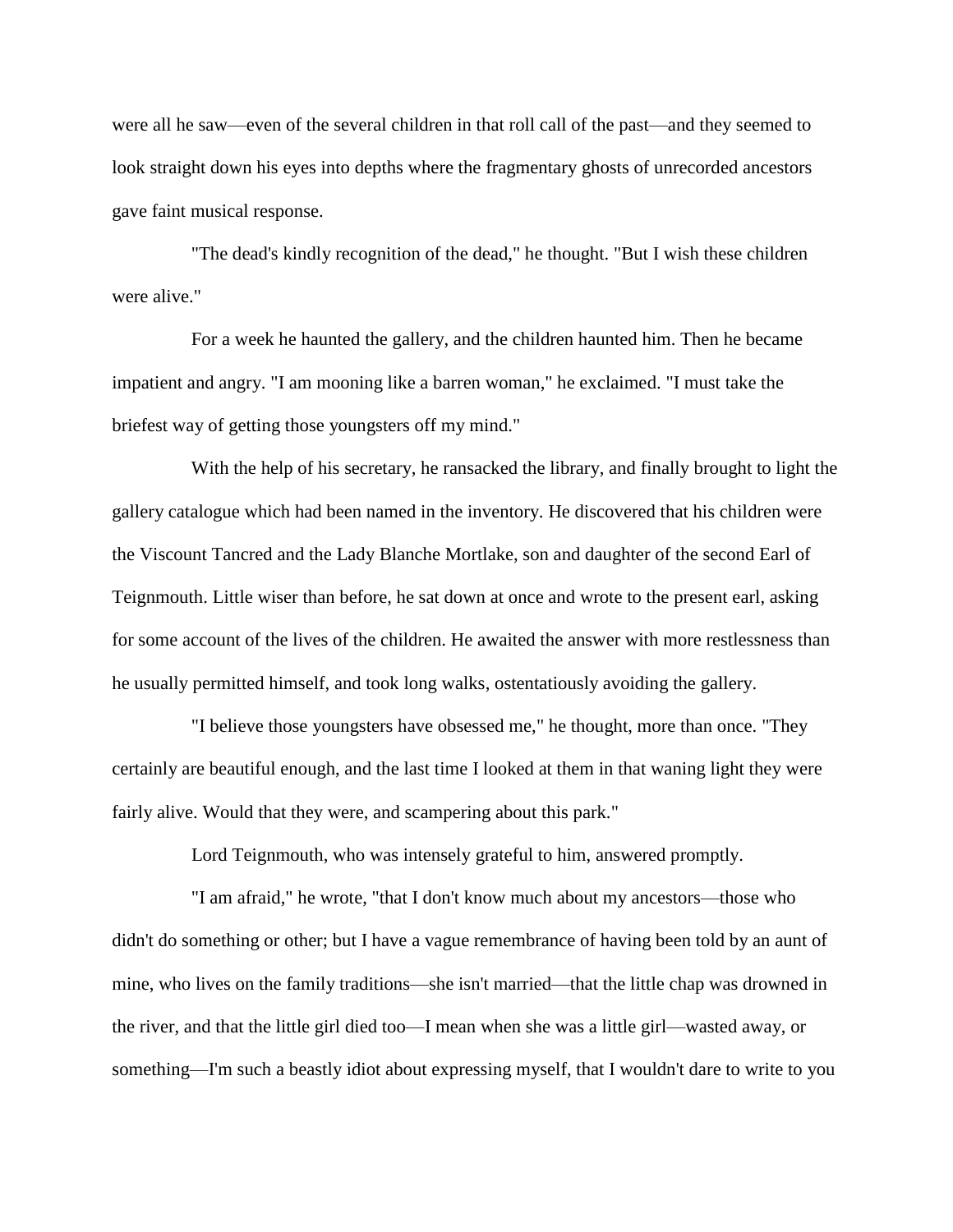at all if you weren't really great. That is actually all I can tell you, and I am afraid the painter was their only biographer."

 The author was gratified that the girl had died young, but grieved for the boy. Although he had avoided the gallery of late, his practised imagination had evoked from the throngs of history the high-handed and brilliant, surely adventurous career of the third Earl of Teignmouth. He had pondered upon the deep delights of directing such a mind and character, and had caught himself envying the dust that was older still. When he read of the lad's early death, in spite of his regret that such promise should have come to naught, he admitted to a secret thrill of satisfaction that the boy had so soon ceased to belong to any one. Then he smiled with both sadness and humor.

 "What an old fool I am!" he admitted. "I believe I not only wish those children were alive, but that they were my own."

 The frank admission proved fatal. He made straight for the gallery. The boy, after the interval of separation, seemed more spiritedly alive than ever, the little girl to suggest, with her faint appealing smile, that she would like to be taken up and cuddled.

 "I must try another way," he thought, desperately, after that long communion. "I must write them out of me."

 He went back to the library and locked up the tour de force which had ceased to command his classic faculty. At once, he began to write the story of the brief lives of the children, much to the amazement of that faculty, which was little accustomed to the simplicities. Nevertheless, before he had written three chapters, he knew that he was at work upon a masterpiece—and more: he was experiencing a pleasure so keen that once and again his hand trembled, and he saw the page through a mist. Although his characters had always been objective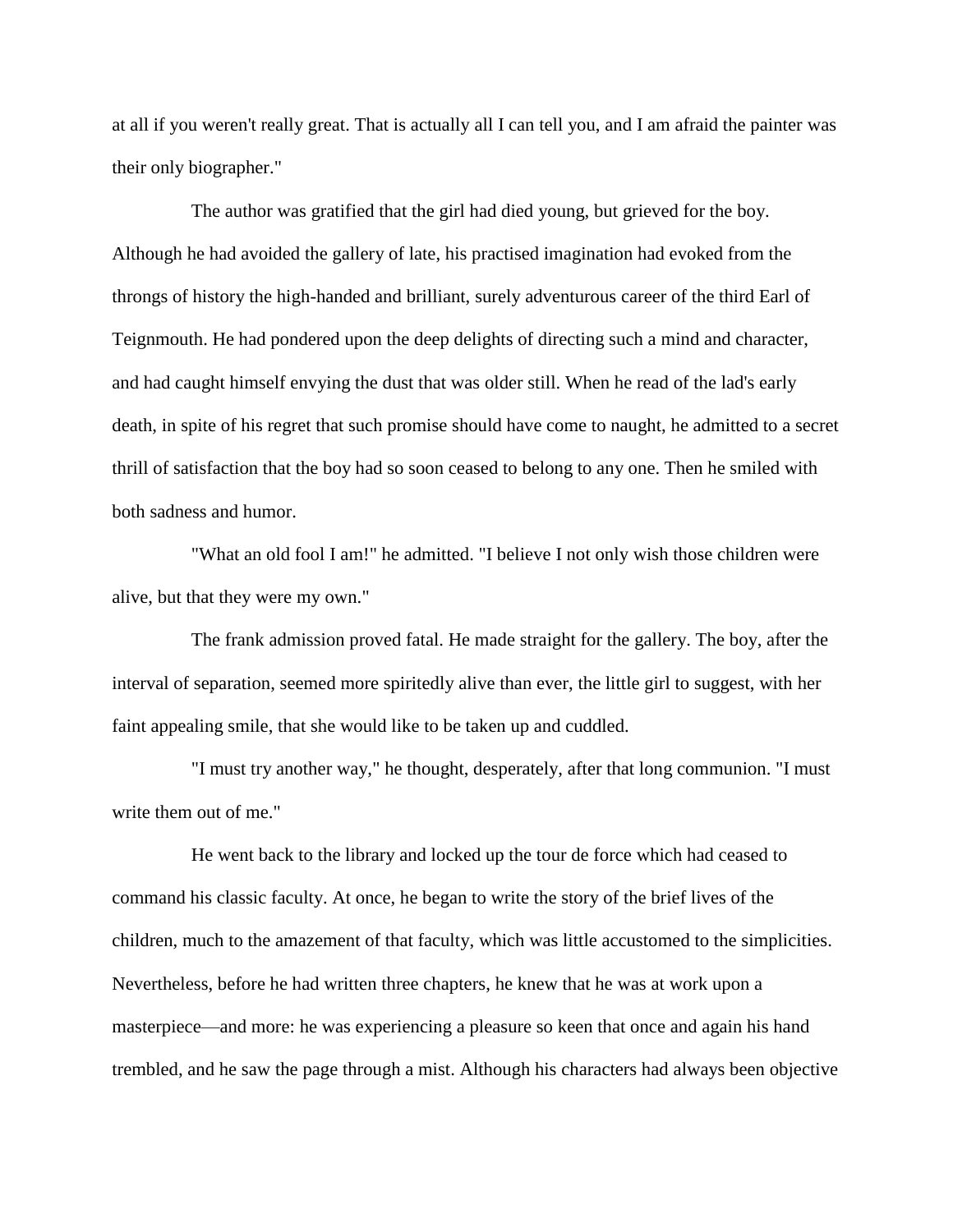to himself and his more patient readers, none knew better than he—a man of no delusions—that they were so remote and exclusive as barely to escape being mere mentalities; they were never the pulsing living creations of the more full-blooded genius. But he had been content to have it so. His creations might find and leave him cold, but he had known his highest satisfaction in chiselling the statuettes, extracting subtle and elevating harmonies, while combining words as no man of his tongue had combined them before.

 But the children were not statuettes. He had loved and brooded over them long ere he had thought to tuck them into his pen, and on its first stroke they danced out alive. The old mansion echoed with their laughter, with their delightful and original pranks. Mr. Orth knew nothing of children, therefore all the pranks he invented were as original as his faculty. The little girl clung to his hand or knee as they both followed the adventurous course of their common idol, the boy. When Orth realized how alive they were, he opened each room of his home to them in turn, that evermore he might have sacred and poignant memories with all parts of the stately mansion where he must dwell alone to the end. He selected their bedrooms, and hovered over them—not through infantile disorders, which were beyond even his imagination,—but through those painful intervals incident upon the enterprising spirit of the boy and the devoted obedience of the girl to fraternal command. He ignored the second Lord Teignmouth; he was himself their father, and he admired himself extravagantly for the first time; art had chastened him long since. Oddly enough, the children had no mother, not even the memory of one.

 He wrote the book more slowly than was his wont, and spent delightful hours pondering upon the chapter of the morrow. He looked forward to the conclusion with a sort of terror, and made up his mind that when the inevitable last word was written he should start at once for Homburg. Incalculable times a day he went to the gallery, for he no longer had any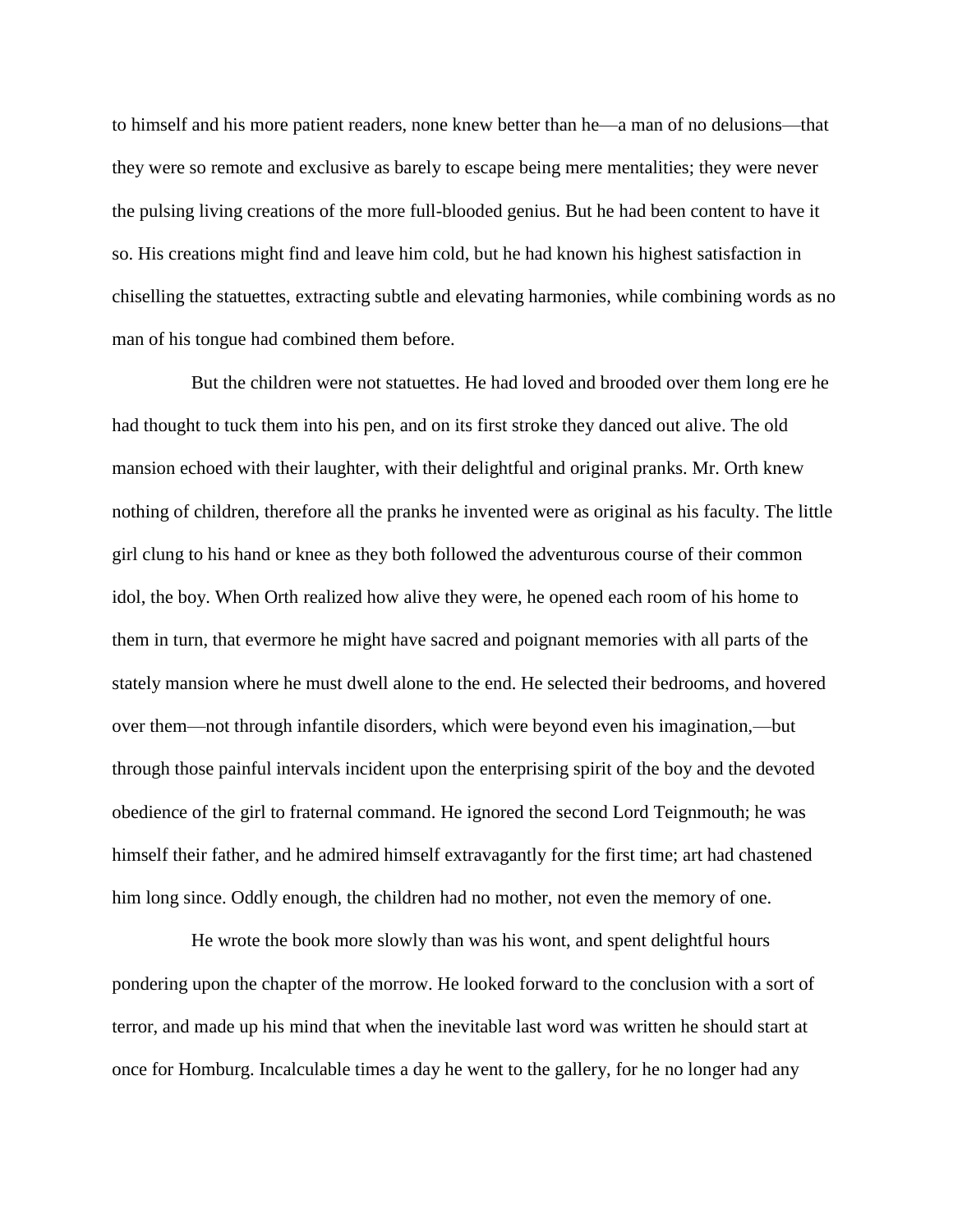desire to write the children out of his mind, and his eyes hungered for them. They were his now. It was with an effort that he sometimes humorously reminded himself that another man had fathered them, and that their little skeletons were under the choir of the chapel. Not even for peace of mind would he have descended into the vaults of the lords of Chillingsworth and looked upon the marble effigies of his children. Nevertheless, when in a superhumorous mood, he dwelt upon his high satisfaction in having been enabled by his great-aunt to purchase all that was left of them.

 For two months he lived in his fool's paradise, and then he knew that the book must end. He nerved himself to nurse the little girl through her wasting illness, and when he clasped her hands, his own shook, his knees trembled. Desolation settled upon the house, and he wished he had left one corner of it to which he could retreat unhaunted by the child's presence. He took long tramps, avoiding the river with a sensation next to panic. It was two days before he got back to his table, and then he had made up his mind to let the boy live. To kill him off, too, was more than his augmented stock of human nature could endure. After all, the lad's death had been purely accidental, wanton. It was just that he should live—with one of the author's inimitable suggestions of future greatness; but, at the end, the parting was almost as bitter as the other. Orth knew then how men feel when their sons go forth to encounter the world and ask no more of the old companionship.

 The author's boxes were packed. He sent the manuscript to his publisher an hour after it was finished—he could not have given it a final reading to have saved it from failure—directed his secretary to examine the proof under a microscope, and left the next morning for Homburg. There, in inmost circles, he forgot his children. He visited in several of the great houses of the Continent until November; then returned to London to find his book the literary topic of the day.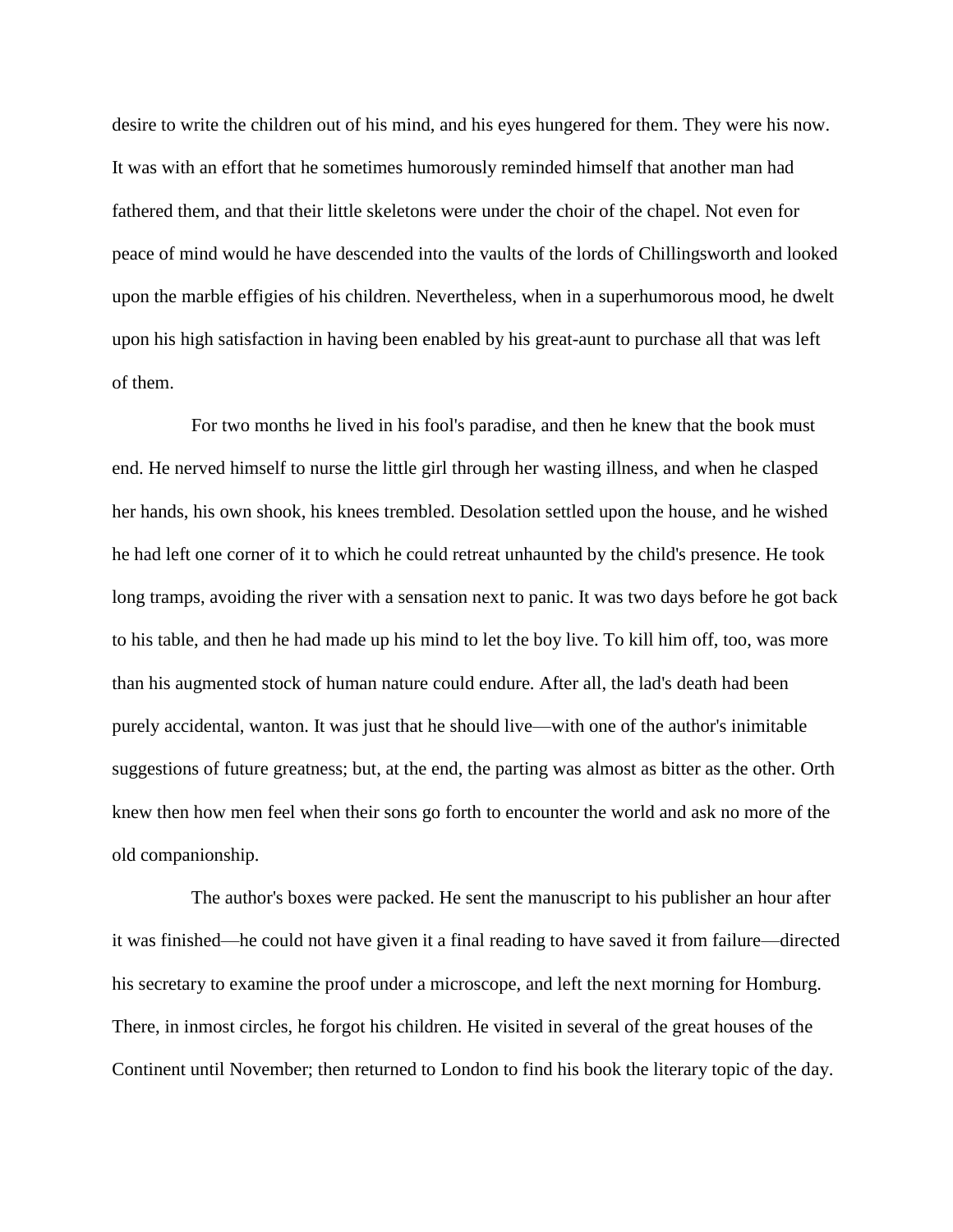His secretary handed him the reviews; and for once in a way he read the finalities of the nameless. He found himself hailed as a genius, and compared in astonished phrases to the prodigiously clever talent which the world for twenty years had isolated under the name of Ralph Orth. This pleased him, for every writer is human enough to wish to be hailed as a genius, and immediately. Many are, and many wait; it depends upon the fashion of the moment, and the needs and bias of those who write of writers. Orth had waited twenty years; but his past was bedecked with the headstones of geniuses long since forgotten. He was gratified to come thus publicly into his estate, but soon reminded himself that all the adulation of which a belated world was capable could not give him one thrill of the pleasure which the companionship of that book had given him, while creating. It was the keenest pleasure in his memory, and when a man is fifty and has written many books, that is saying a great deal.

 He allowed what society was in town to lavish honors upon him for something over a month, then cancelled all his engagements and went down to Chillingsworth.

 His estate was in Hertfordshire, that county of gentle hills and tangled lanes, of ancient oaks and wide wild heaths, of historic houses, and dark woods, and green fields innumerable—a Wordsworthian shire, steeped in the deepest peace of England. As Orth drove towards his own gates he had the typical English sunset to gaze upon, a red streak with a church spire against it. His woods were silent. In the fields, the cows stood as if conscious of their part. The ivy on his old gray towers had been young with his children.

He spent a haunted night, but the next day stranger happenings began.

II.

He rose early, and went for one of his long walks. England seems to cry out to be walked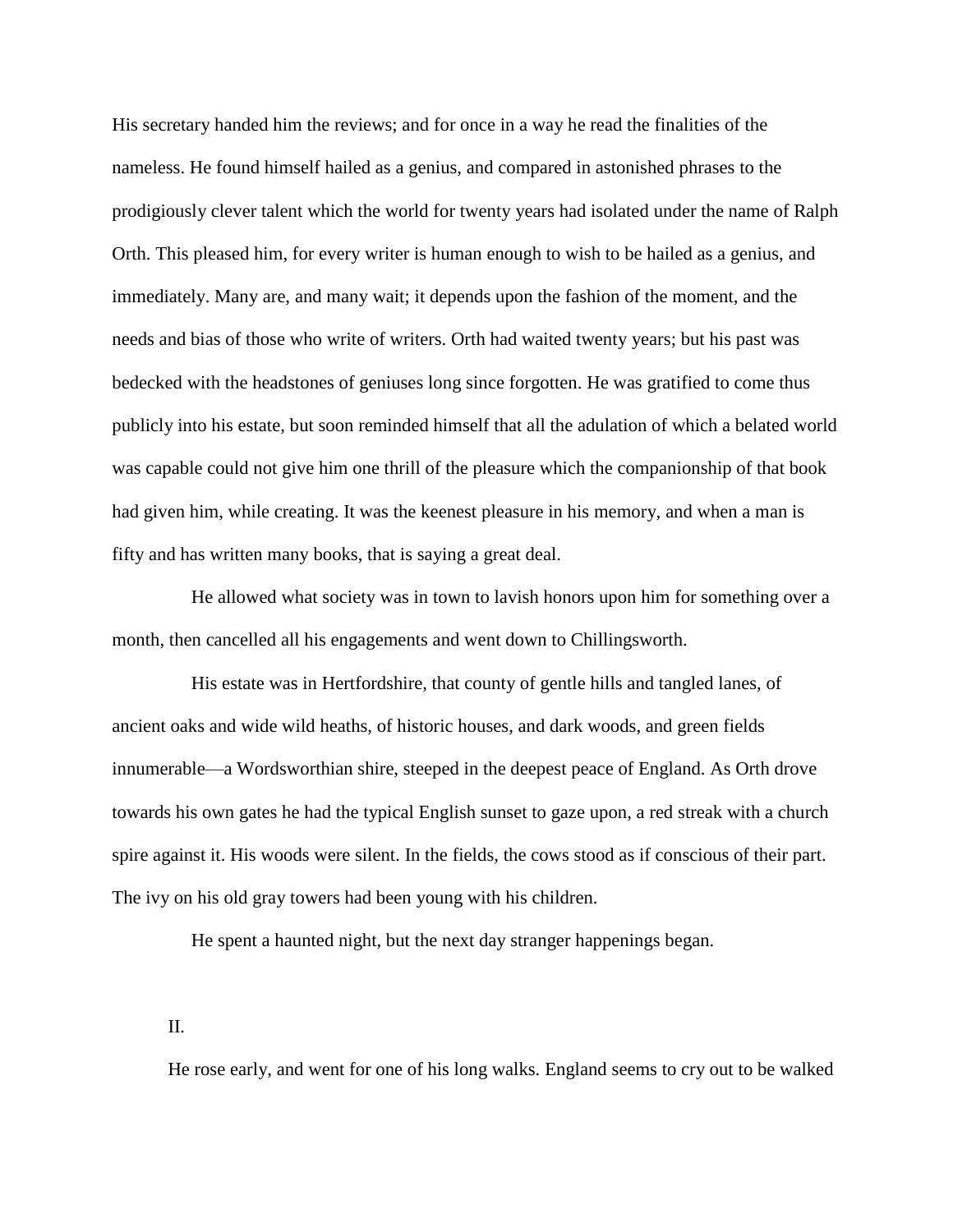upon, and Orth, like others of the transplanted, experienced to the full the country's gift of footrestlessness and mental calm. Calm flees, however, when the ego is rampant, and to-day, as upon others too recent, Orth's soul was as restless as his feet. He had walked for two hours when he entered the wood of his neighbor's estate, a domain seldom honored by him, as it, too, had been bought by an American—a flighty hunting widow, who displeased the fastidious taste of the author. He heard children's voices, and turned with the quick prompting of retreat.

 As he did so, he came face to face, on the narrow path, with a little girl. For the moment he was possessed by the most hideous sensation which can visit a man's being—abject terror. He believed that body and soul were disintegrating. The child before him was his child, the original of a portrait in which the artist, dead two centuries ago, had missed exact fidelity, after all. The difference, even his rolling vision took note, lay in the warm pure living whiteness and the deeper spiritual suggestion of the child in his path. Fortunately for his self-respect, the surrender lasted but a moment. The little girl spoke.

"You look real sick," she said. "Shall I lead you home?"

 The voice was soft and sweet, but the intonation, the vernacular, were American, and not of the highest class. The shock was, if possible, more agonizing than the other, but this time Orth rose to the occasion.

 "Who are you?" he demanded, with asperity. "What is your name? Where do you live?"

 The child smiled, an angelic smile, although she was evidently amused. "I never had so many questions asked me all at once," she said. "But I don't mind, and I'm glad you're not sick. I'm Mrs. Jennie Root's little girl—my father's dead. My name is Blanche—you are sick! No?—and I live in Rome, New York State. We've come over here to visit pa's relations."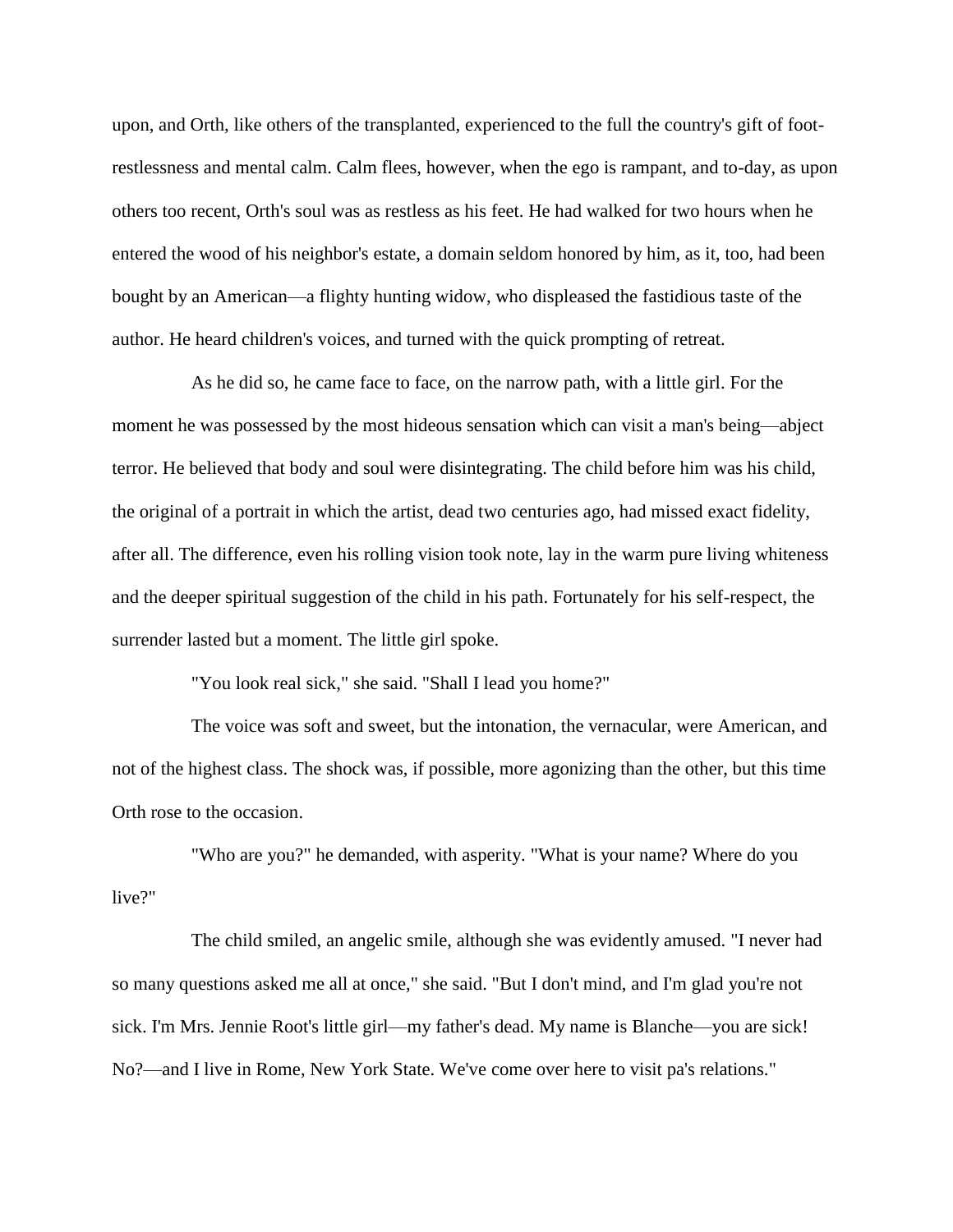Orth took the child's hand in his. It was very warm and soft.

 "Take me to your mother," he said, firmly; "now, at once. You can return and play afterwards. And as I wouldn't have you disappointed for the world, I'll send to town to-day for a beautiful doll."

 The little girl, whose face had fallen, flashed her delight, but walked with great dignity beside him. He groaned in his depths as he saw they were pointing for the widow's house, but made up his mind that he would know the history of the child and of all her ancestors, if he had to sit down at table with his obnoxious neighbor. To his surprise, however, the child did not lead him into the park, but towards one of the old stone houses of the tenantry.

 "Pa's great-great-great-grandfather lived there," she remarked, with all the American's pride of ancestry. Orth did not smile, however. Only the warm clasp of the hand in his, the soft thrilling voice of his still mysterious companion, prevented him from feeling as if moving through the mazes of one of his own famous ghost stories.

 The child ushered him into the dining-room, where an old man was seated at the table reading his Bible. The room was at least eight hundred years old. The ceiling was supported by the trunk of a tree, black, and probably petrified. The windows had still their diamond panes, separated, no doubt, by the original lead. Beyond was a large kitchen in which were several women. The old man, who looked patriarchal enough to have laid the foundations of his dwelling, glanced up and regarded the visitor without hospitality. His expression softened as his eyes moved to the child.

 "Who 'ave ye brought?" he asked. He removed his spectacles. "Ah!" He rose, and offered the author a chair. At the same moment, the women entered the room.

"Of course you've fallen in love with Blanche, sir," said one of them. "Everybody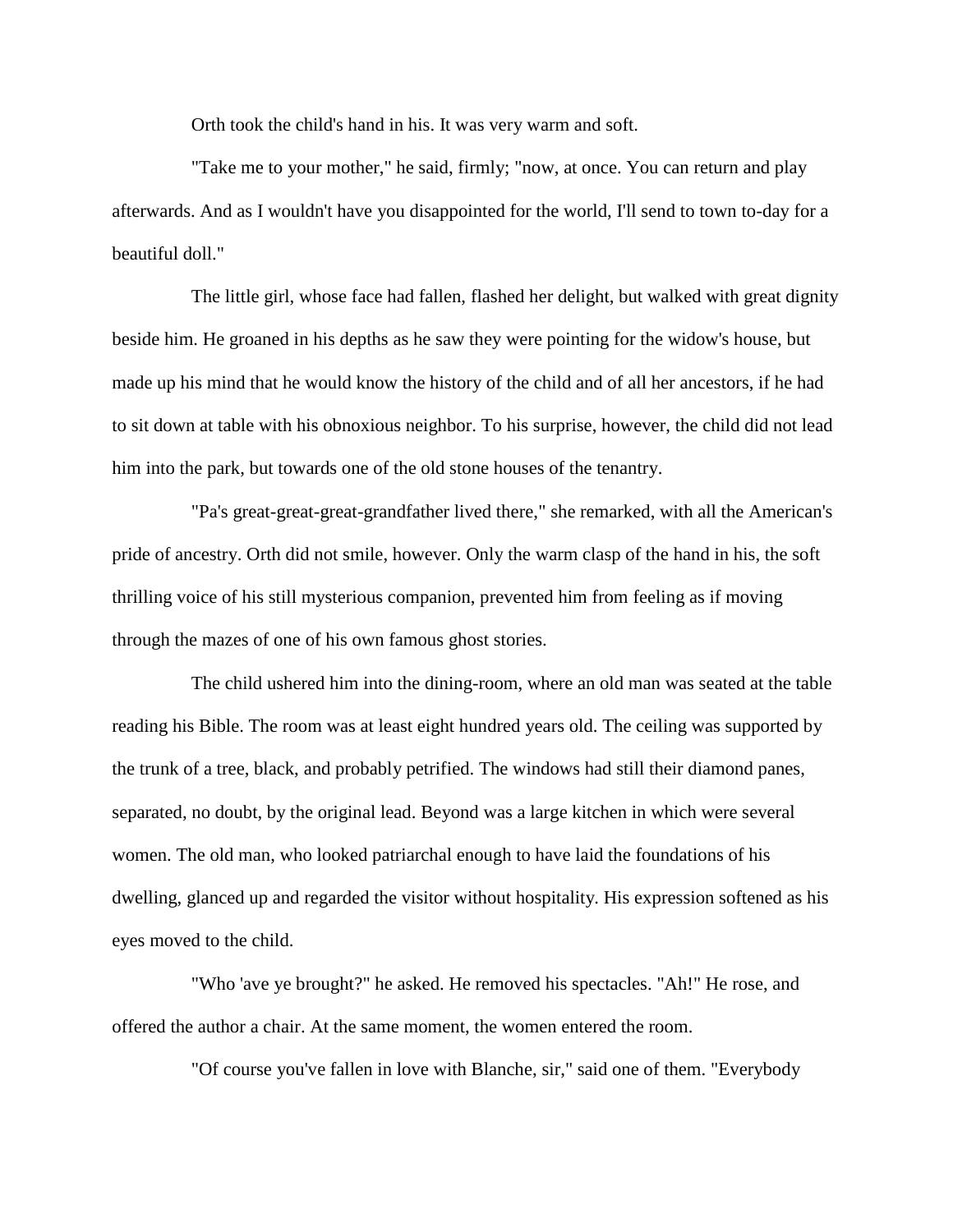does."

 "Yes, that is it. Quite so." Confusion still prevailing among his faculties, he clung to the naked truth. "This little girl has interested and startled me because she bears a precise resemblance to one of the portraits in Chillingsworth—painted about two hundred years ago. Such extraordinary likenesses do not occur without reason, as a rule, and, as I admired my portrait so deeply that I have written a story about it, you will not think it unnatural if I am more than curious to discover the reason for this resemblance. The little girl tells me that her ancestors lived in this very house, and as my little girl lived next door, so to speak, there undoubtedly is a natural reason for the resemblance."

 His host closed the Bible, put his spectacles in his pocket, and hobbled out of the house.

 "He'll never talk of family secrets," said an elderly woman, who introduced herself as the old man's daughter, and had placed bread and milk before the guest. "There are secrets in every family, and we have ours, but he'll never tell those old tales. All I can tell you is that an ancestor of little Blanche went to wreck and ruin because of some fine lady's doings, and killed himself. The story is that his boys turned out bad. One of them saw his crime, and never got over the shock; he was foolish like, after. The mother was a poor scared sort of creature, and hadn't much influence over the other boy. There seemed to be blight on all the man's descendants, until one of them went to America. Since then, they haven't prospered, exactly, but they've done better, and they don't drink so heavy."

 "They haven't done so well," remarked a worn patient-looking woman. Orth typed her as belonging to the small middle-class of an interior town of the eastern United States.

"You are not the child's mother?"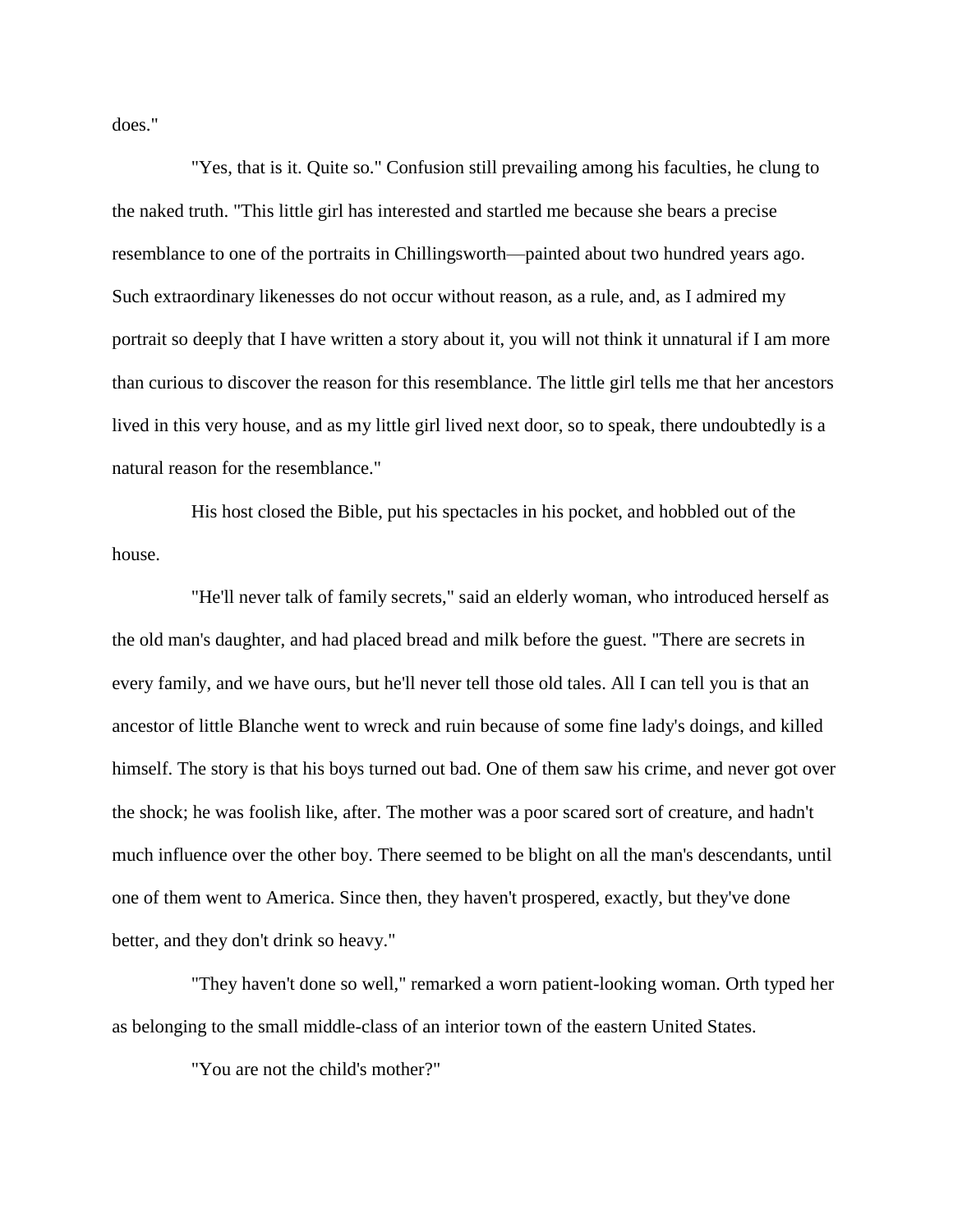"Yes, sir. Everybody is surprised; you needn't apologize. She doesn't look like any of us, although her brothers and sisters are good enough for anybody to be proud of. But we all think she strayed in by mistake, for she looks like any lady's child, and, of course, we're only middle-class."

 Orth gasped. It was the first time he had ever heard a native American use the term middle-class with a personal application. For the moment, he forgot the child. His analytical mind raked in the new specimen. He questioned, and learned that the woman's husband had kept a hat store in Rome, New York; that her boys were clerks, her girls in stores, or type-writing. They kept her and little Blanche—who had come after her other children were well grown—in comfort; and they were all very happy together. The boys broke out, occasionally; but, on the whole, were the best in the world, and her girls were worthy of far better than they had. All were robust, except Blanche. "She coming so late, when I was no longer young, makes her delicate, " she remarked, with a slight blush, the signal of her chaste Americanism; "but I guess she'll get along all right. She couldn't have better care if she was a queen's child."

 Orth, who had gratefully consumed the bread and milk, rose. "Is that really all you can tell me?" he asked.

 "That's all," replied the daughter of the house. "And you couldn't pry open father's mouth."

 Orth shook hands cordially with all of them, for he could be charming when he chose. He offered to escort the little girl back to her playmates in the wood, and she took prompt possession of his hand. As he was leaving, he turned suddenly to Mrs. Root. "Why did you call her Blanche?" he asked.

"She was so white and dainty, she just looked it."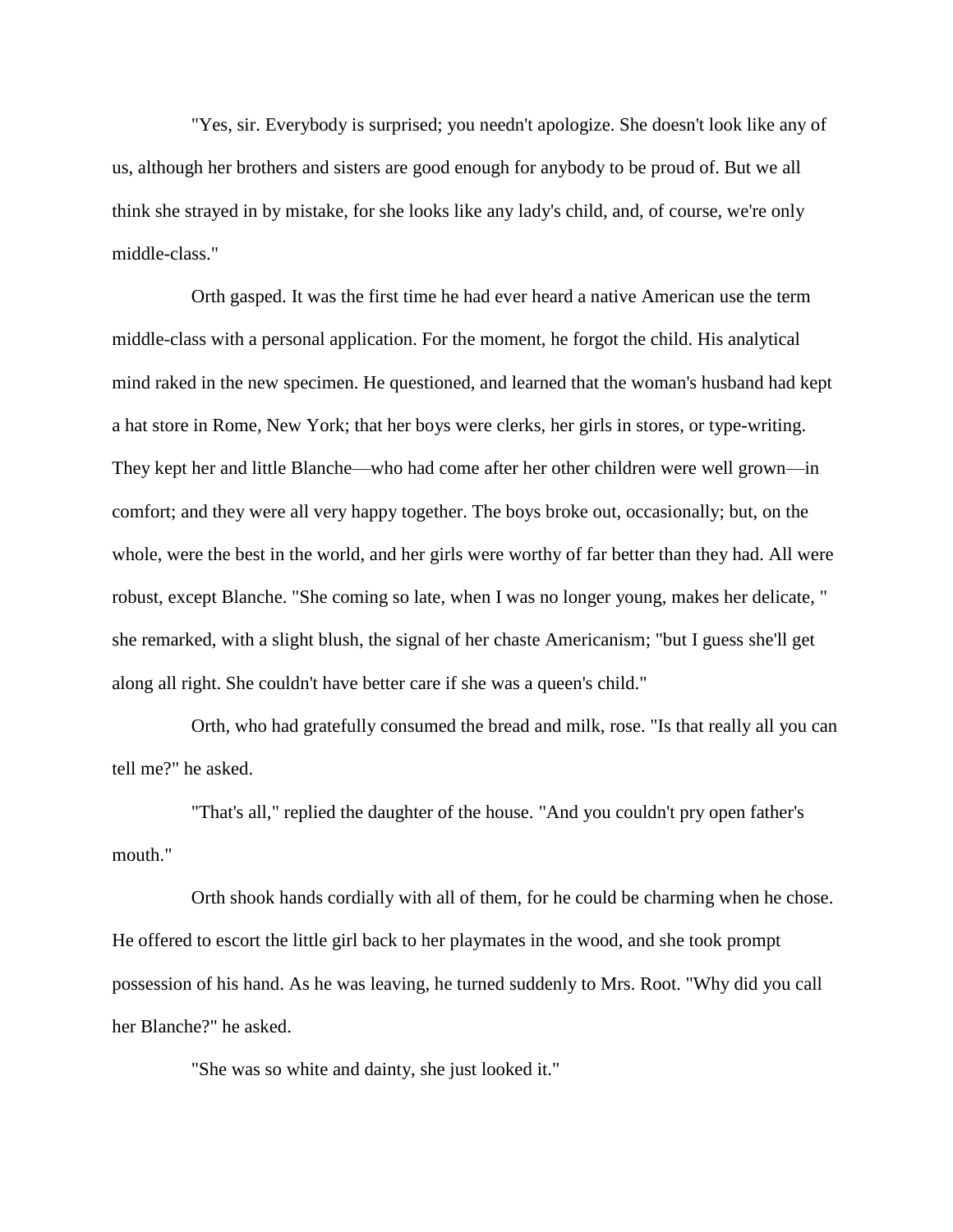Orth took the next train for London, and from Lord Teignmouth obtained the address of the aunt who lived on the family traditions, and a cordial note of introduction to her. He then spent an hour anticipating, in a toy shop, the whims and pleasures of a child—an incident of paternity which his book- children had not inspired. He bought the finest doll, piano, French dishes, cooking apparatus, and playhouse in the shop, and signed a check for thirty pounds with a sensation of positive rapture. Then he took the train for Lancashire, where the Lady Mildred Mortlake lived in another ancestral home.

 Possibly there are few imaginative writers who have not a leaning, secret or avowed, to the occult. The creative gift is in very close relationship with the Great Force behind the universe; for aught we know, may be an atom thereof. It is not strange, therefore, that the lesser and closer of the unseen forces should send their vibrations to it occasionally; or, at all events, that the imagination should incline its ear to the most mysterious and picturesque of all beliefs. Orth frankly dallied with the old dogma. He formulated no personal faith of any sort, but his creative faculty, that ego within an ego, had made more than one excursion into the invisible and brought back literary treasure.

 The Lady Mildred received with sweetness and warmth the generous contributor to the family sieve, and listened with fluttering interest to all he had not told the world—she had read the book—and to the strange, Americanized sequel.

 "I am all at sea," concluded Orth. "What had my little girl to do with the tragedy? What relation was she to the lady who drove the young man to destruction—?"

"The closest," interrupted Lady Mildred. "She was herself!"

 Orth stared at her. Again he had a confused sense of disintegration. Lady Mildred, gratified by the success of her bolt, proceeded less dramatically: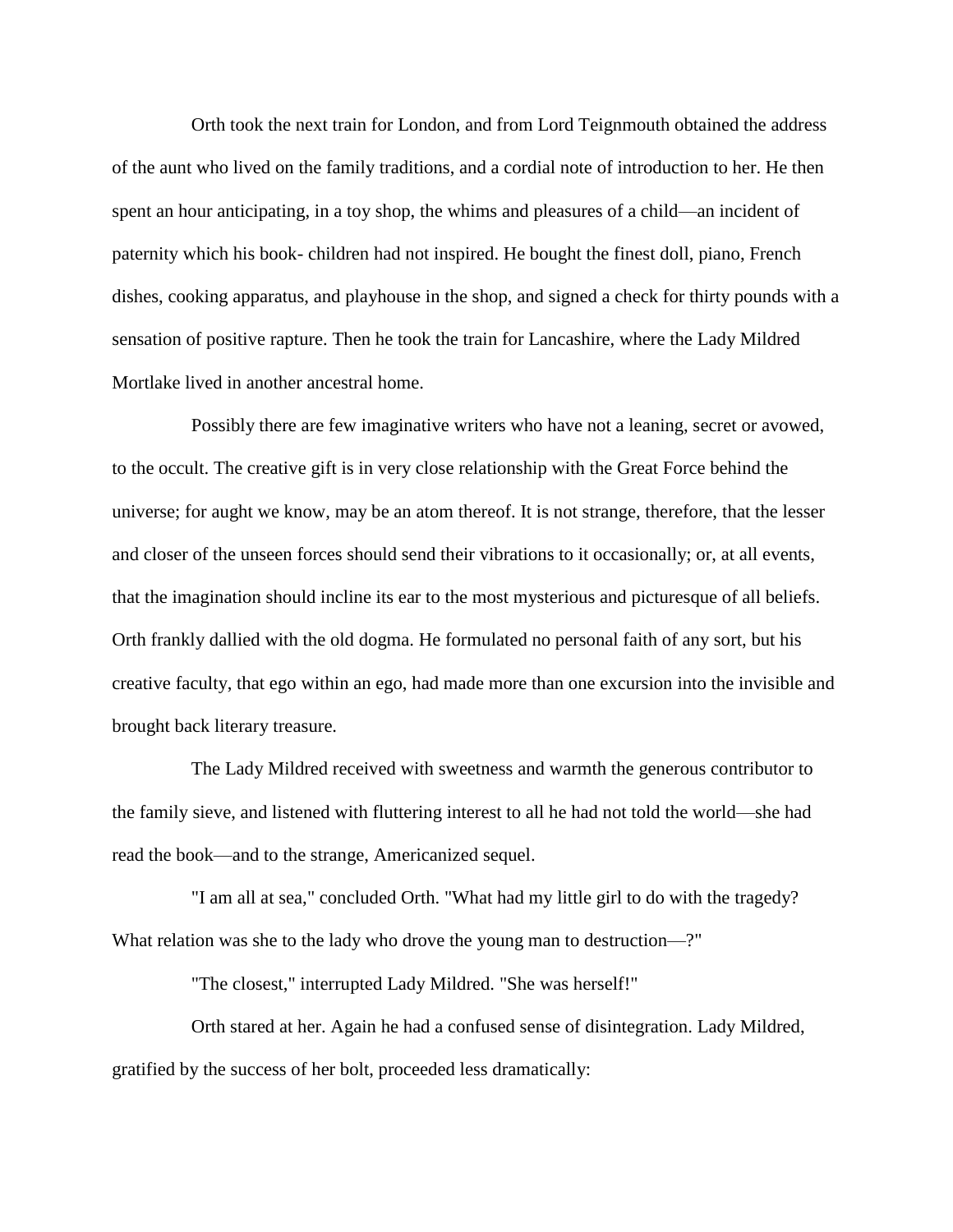"Wally was up here just after I read your book, and I discovered he had given you the wrong history of the picture. Not that he knew it. It is a story we have left untold as often as possible, and I tell it to you only because you would probably become a monomaniac if I didn't. Blanche Mortlake—that Blanche—there had been several of her name, but there has not been one since—did not die in childhood, but lived to be twenty-four. She was an angelic child, but little angels sometimes grow up into very naughty girls. I believe she was delicate as a child, which probably gave her that spiritual look. Perhaps she was spoiled and flattered, until her poor little soul was stifled, which is likely. At all events, she was the coquette of her day—she seemed to care for nothing but breaking hearts; and she did not stop when she married, either. She hated her husband, and became reckless. She had no children. So far, the tale is not an uncommon one; but the worst, and what makes the ugliest stain in our annals, is to come.

 "She was alone one summer at Chillingsworth—where she had taken temporary refuge from her husband—and she amused herself—some say, fell in love—with a young man of the yeomanry, a tenant of the next estate. His name was Root. He, so it comes down to us, was a magnificent specimen of his kind, and in those days the yeomanry gave us our great soldiers. His beauty of face was quite as remarkable as his physique; he led all the rural youth in sport, and was a bit above his class in every way. He had a wife in no way remarkable, and two little boys, but was always more with his friends than his family. Where he and Blanche Mortlake met I don't know—in the woods, probably, although it has been said that he had the run of the house. But, at all events, he was wild about her, and she pretended to be about him. Perhaps she was, for women have stooped before and since. Some women can be stormed by a fine man in any circumstances; but, although I am a woman of the world, and not easy to shock, there are some things I tolerate so hardly that it is all I can do to bring myself to believe in them; and stooping is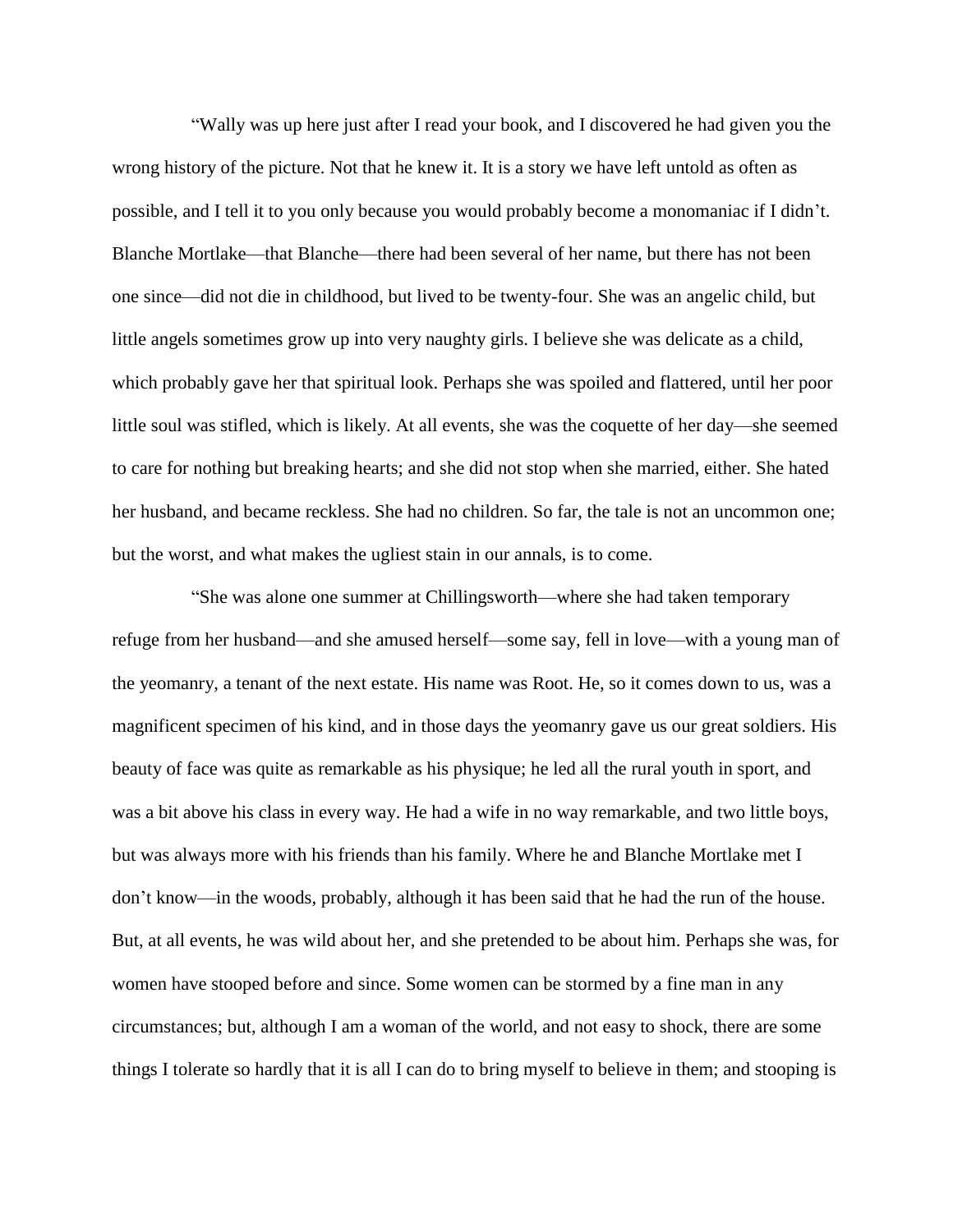one. Well, they were the scandal of the county for months, and then, either because she had tired of her new toy, or his grammar grated after the first glamour, or because she feared her husband, who was returning from the Continent, she broke off with him and returned to town. He followed her, and forced his way into her house. It is said she melted, but made him swear never to attempt to see her again. He returned to his home, and killed himself. A few months later she took her own life. That is all I know."

"It is quite enough for me," said Orth.

 The next night, as his train travelled over the great wastes of Lancashire, a thousand chimneys were spouting forth columns of fire. Where the sky was not red it was black. The place looked like hell. Another time Orth's imagination would have gathered immediate inspiration from this wildest region of England. The fair and peaceful counties of the south had nothing to compare in infernal grandeur with these acres of flaming columns. The chimneys were invisible in the lower darkness of the night; the fires might have leaped straight from the angry caldron of the earth.

 But Orth was in a subjective world, searching for all he had ever heard of occultism. He recalled that the sinful dead are doomed, according to this belief, to linger for vast reaches of time in that borderland which is close to earth, eventually sent back to work out their final salvation; that they work it out among the descendants of the people they have wronged; that suicide is held by the devotees of occultism to be a cardinal sin, abhorred and execrated.

 Authors are far closer to the truths enfolded in mystery than ordinary people, because of that very audacity of imagination which irritates their plodding critics. As only those who dare tomake mistakes succeed greatly, only those who shake free the wings of their imagination brush, once in a way, the secrets of the great pale world. If such writers go wrong, it is not for the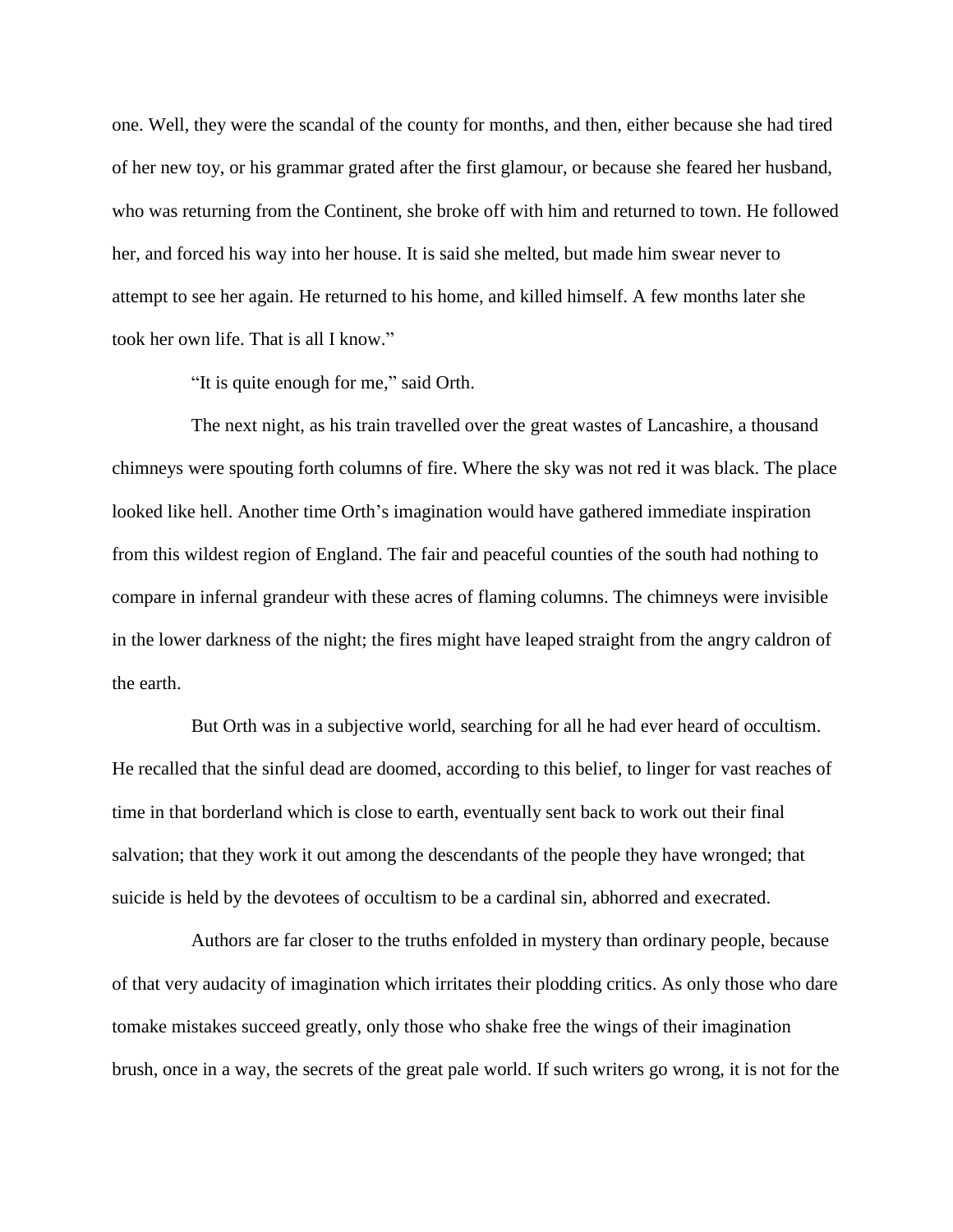mere brains to tell them so.

 Upon Orth's return to Chillingsworth, he called at once upon the child, and found her happy among his gifts. She put her arms about his neck, and covered his serene unlined face with soft kisses. This completed the conquest. Orth from that moment adored her as a child, irrespective of the psychological problem.

 Gradually he managed to monopolize her. From long walks it was but a step to take her home for luncheon. The hours of her visits lengthened. He had a room fitted up as a nursery and filled with the wonders of toyland. He took her to London to see the pantomimes; two days before Christmas, to buy presents for her relatives; and together they strung them upon the most wonderful Christmas-tree that the old hall of Chillingsworth had ever embraced. She had a donkey-cart, and a trained nurse, disguised as a maid, to wait upon her. Before a month had passed she was living in state at Chillingsworth and paying daily visits to her mother. Mrs. Root was deeply flattered, and apparently well content. Orth told her plainly that he should make the child independent, and educate her, meanwhile. Mrs. Root intended to spend six months in England, and Orth was in no hurry to alarm her by broaching his ultimate design.

 He reformed Blanche's accent and vocabulary, and read to her out of books which would have addled the brains of most little maids of six; but she seemed to enjoy them, although she seldom made a comment. He was always ready to play games with her, but she was a gentle little thing, and, moreover, tired easily. She preferred to sit in the depths of a big chair, toasting her bare toes at the log-fire in the hall, while her friend read or talked to her. Although she was thoughtful, and, when left to herself, given to dreaming, his patient observation could detect nothing uncanny about her. Moreover, she had a quick sense of humor, she was easily amused, and could laugh as merrily as any child in the world. He was resigning all hope of further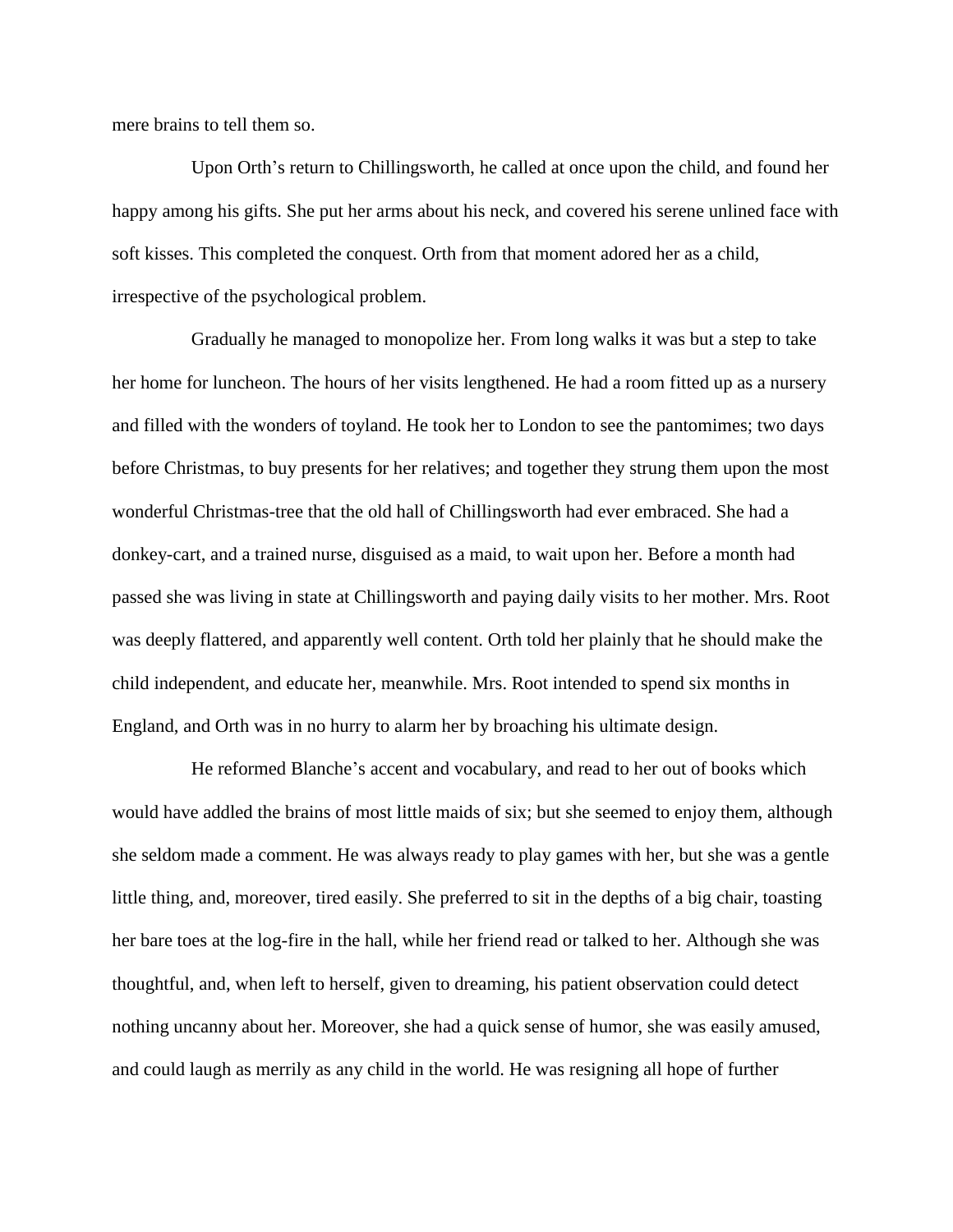development on the shadowy side when one day he took her to the picture-gallery.

 It was the first warm day of summer. The gallery was not heated, and he had not dared to take his frail visitor into its chilly spaces during the winter and spring. Although he had wished to see the effect of the picture on the child, he had shrunk from the bare possibility of the very developments the mental part of him craved; the other was warmed and satisfied for the first time, and held itself aloof from disturbance. But one day the sun streamed through the old windows, and, obeying a sudden impulse, he led Blanche to the gallery.

 It was some time before he approached the child of his earlier love. Again he hesitated. He pointed out many other fine pictures, and Blanche smiled appreciatively at his remarks, that were wise in criticism and interesting in matter. He never knew just how much she understood, but the very fact that there were depths in the child beyond his probing riveted his chains.

 Suddenly he wheeled about and waved his hand to her prototype. "What do you think of that?" he asked. "You remember, I told you of the likeness the day I met you."

 She looked indifferently at the picture, but he noticed that her color changed oddly; its pure white tone gave place to an equally delicate gray.

 "I have seen it before," she said. "I came in here one day to look at it. And I have been quite often since. You never forbade me," she added, looking at him appealingly, but dropping her eyes quickly. "And I like the little girl—and the boy—very much.

"Do you? Why?"

 "I don't know"—a formula in which she had taken refuge before. Still her candid eyes were lowered; but she was quite calm. Orth, instead of questioning, merely fixed his eyes upon her, and waited. In a moment she stirred uneasily, but she did not laugh nervously, as another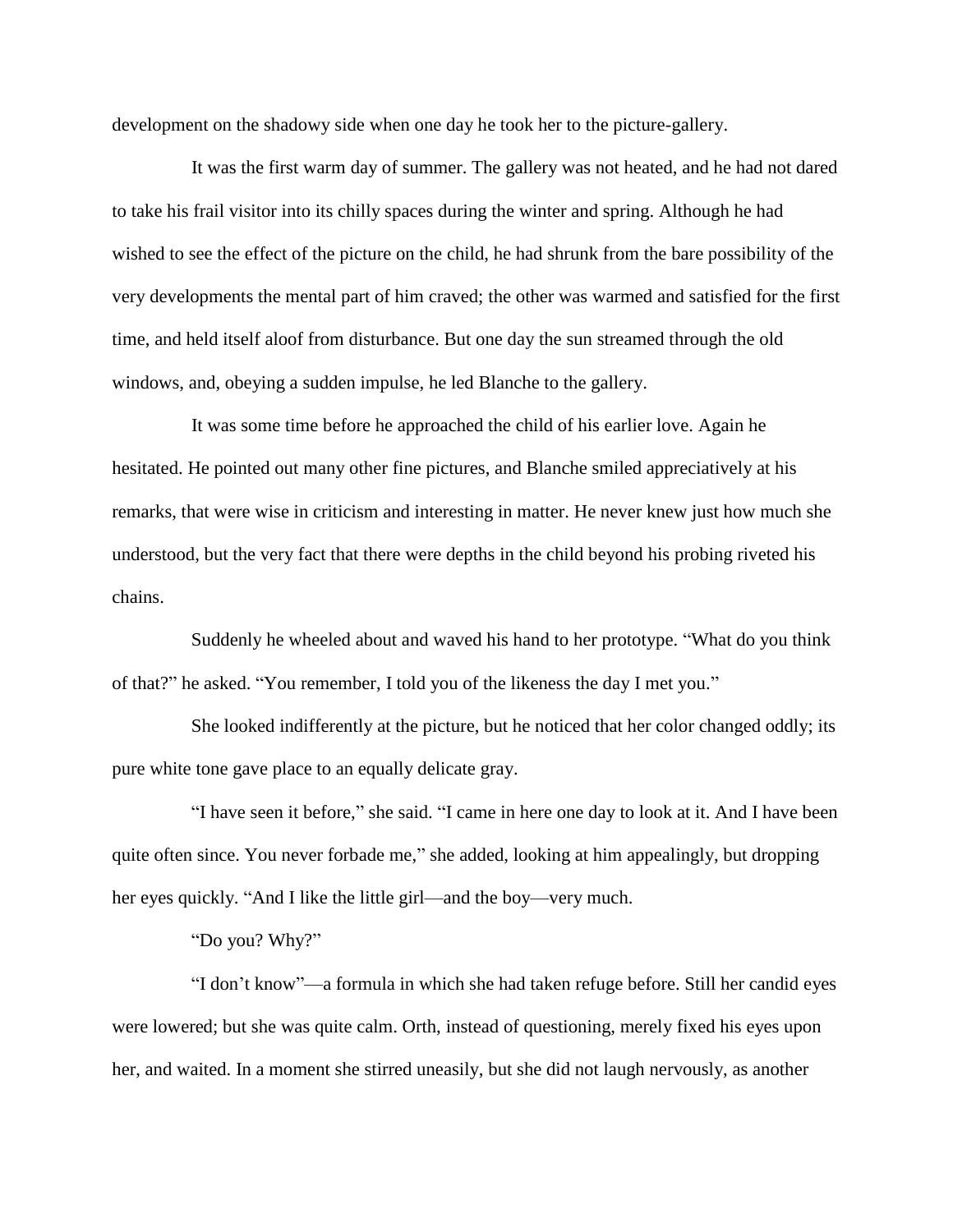child would have done. He had never seen her self-possession ruffled, and he had begun to doubt he ever should. She was full of human warmth and affection. She seemed made for love, and every creature who came within her ken adored her, from the author himself down to the litter of puppies presented to her by the stable-boy a few weeks since; but her serenity would hardly be enhanced by death.

She raised her eyes finally, but not to his. She looked at the portrait.

"Did you know that there was another picture behind?" she asked.

"No," replied Orth, turning cold. "How did you know it?"

 "One day I touched a spring in the frame, and this picture came forward. Shall I show you?"

 "Yes!" And crossing curiosity and the involuntary shrinking from impending phenomena was a sensation of aesthetic disgust that he should be treated to a secret spring.

 The little girl touched hers, and that other Blanche sprang aside so quickly that she might have been impelled by a sharp blow from behind. Orth narrowed his eyes and stared at what she revealed. He felt that his own Blanche was watching him, and set his features, although his breath was short.

 There was the Lady Blanche Mortlake in the splendor of her young womanhood, beyond a doubt. Gone were all traces of her spiritual childhood, except, perhaps, in the shadows of the mouth; but more than fulfilled were the promises of her mind. Assuredly, the woman had been as brilliant and gifted as she had been restless and passionate. She wore her very pearls with arrogance, her very hands were tense with eager life, her whole being breathed mutiny.

Orth turned abruptly to Blanche, who had transferred her attention to the picture.

"What a tragedy is there!" he exclaimed, with a fierce attempt at lightness. "Think of a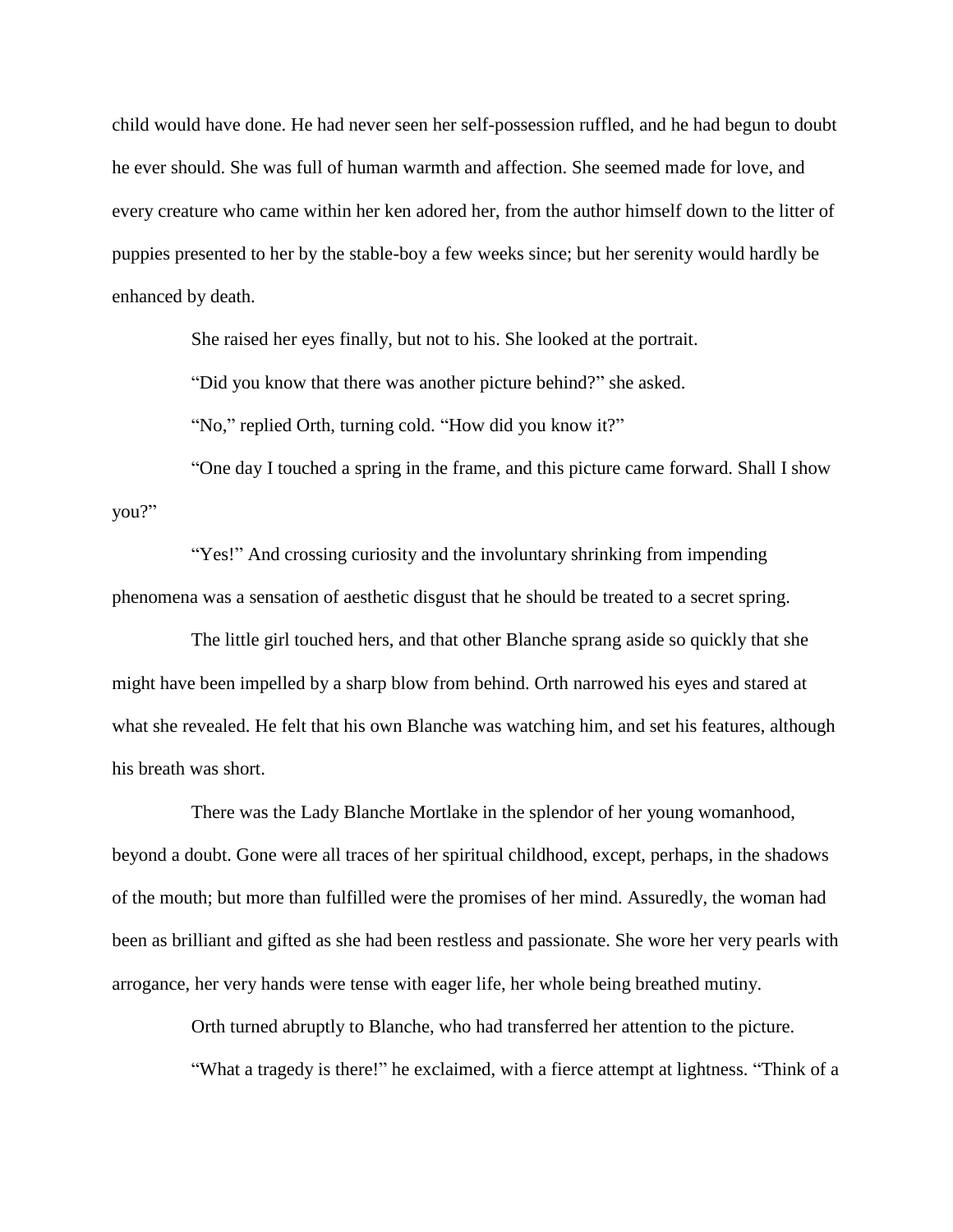woman having all that pent up within her two centuries ago! And at the mercy of a stupid family, no doubt, and a still stupider husband. No wonder—To-day, a woman like that might not be a model for all the virtues, but she certainly would use her gifts and become famous, the while living her life too fully to have any place in it for yeomen and such, or even for the trivial business of breaking hearts." He put his finger under Blanche's chin, and raised her face, but he could not compel her gaze. "You are the exact image of that little girl," he said, "except that you are even purer and finer. She had no chance, none whatever. You live in the woman's age. Your opportunities will be infinite. I shall see to it that they are. What you wish to be you shall be. There will be no pent-up energies here to burst out into disaster for yourself and others. You shall be trained to self-control—that is, if you ever develop self-will, dear child—every faculty shall be educated, every school of life you desire knowledge through shall be opened to you. You shall become that finest flower of civilization, a woman who knows how to use her independence."

 She raised her eyes slowly, and gave him a look which stirred the roots of sensation a long look of unspeakable melancholy. Her chest rose once; then she set her lips tightly, and dropped her eyes.

 "What do you mean?" he cried, roughly, for his soul was chattering. "Is—it—do you—?" He dared not go too far, and concluded lamely, "You mean you fear that your mother will not give you to me when she goes—you have divined that I wish to adopt you? Answer me, will you?"

 But she only lowered her head and turned away, and he, fearing to frighten or repel her, apologized for his abruptness, restored the outer picture to its place, and led her from the gallery.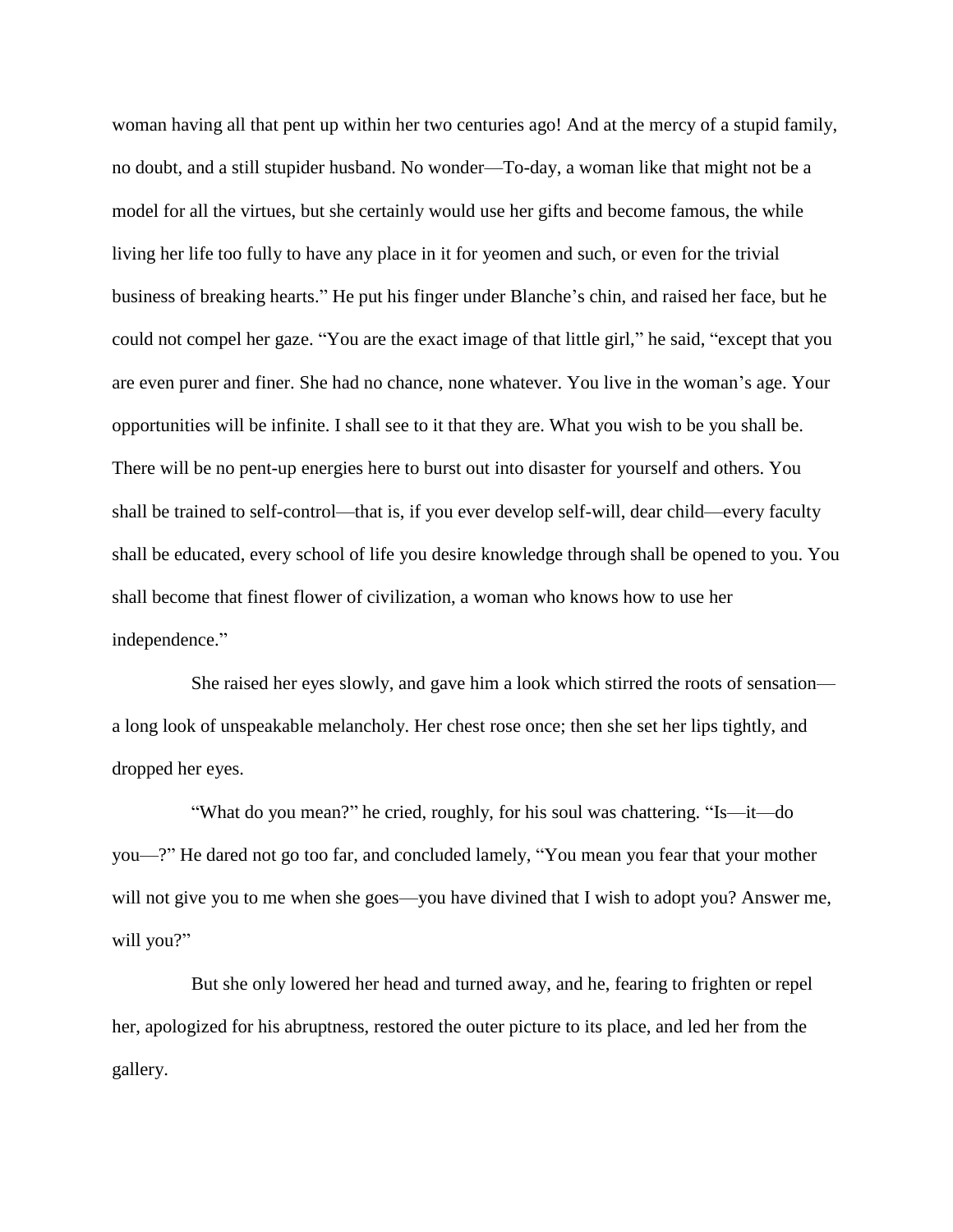He sent her at once to the nursery, and when she came down to luncheon and took her place at his right hand, she was as natural and childlike as ever. For some days he restrained his curiosity, but one evening, as they were sitting before the fire in the hall listening to the storm, and just after he had told her the story of the erl-king, he took her on his knee and asked her gently if she would not tell him what had been in her thoughts when he had drawn her brilliant future. Again her face turned gray, and she dropped her eyes.

"I cannot," she said. "I—perhaps—I don't know."

"Was it what I suggested?"

 She shook her head, then looked at him with a shrinking appeal which forced him to drop the subject.

 He went the next day alone to the gallery, and looked long at the portrait of the woman. She stirred no response in him. Nor could he feet that the woman of Blanche's future would stir the man in him. The paternal was all he had to give, but that was hers forever.

 He went out into the park and found Blanche digging in her garden, very dirty and absorbed. The next afternoon, however, entering the hall noiselessly, he saw her sitting in her big chair, gazing out into nothing visible, her whole face settled in melancholy. He asked her if she were ill, and she recalled herself at once, but confessed to feeling tired. Soon after this he noticed that she lingered longer in the comfortable depths of her chair, and seldom went out, except with himself. She insisted that she was quite well, but after he had surprised her again looking as sad as if she had renounced every joy of childhood, he summoned from London a doctor renowned for his success with children.

 The scientist questioned and examined her. When she had left the room he shrugged his shoulders.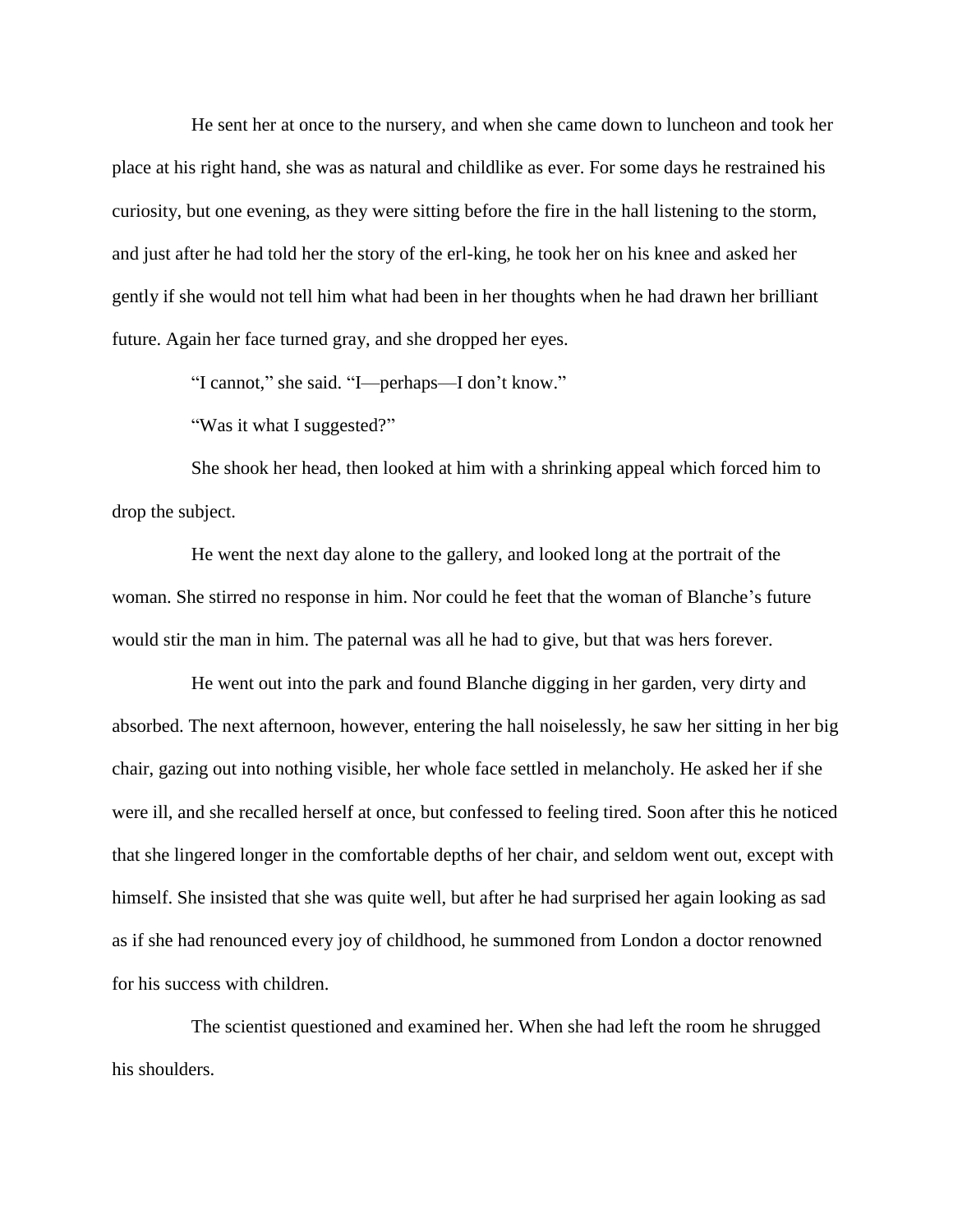"She might have been born with ten years of life in her, or she might grow up into a buxom woman," he said. "I confess I cannot tell. She appears to be sound enough, but I have no X-rays in my eyes, and for all I know she may be on the verge of decay. She certainly has the look of those who die young. I have never seen so spiritual a child. But I can put my finger on nothing. Keep her out-of-doors, don't give her sweets, and don't let her catch anything if you can help it."

 Orth and the child spent the long warm days of summer under the trees of the park, or driving in the quiet lanes. Guests were unbidden, and his pen was idle. All that was human in him had gone out to Blanche. He loved her, and she was a perpetual delight to him. The rest of the world received the large measure of his indifference. There was no further change in her, and apprehension slept and let him sleep. He had persuaded Mrs. Root to remain in England for a year. He sent her theatre tickets every week, and placed a horse and phaeton at her disposal. She was enjoying herself and seeing less and less of Blanche. He took the child to Bournemouth for a fortnight, and again to Scotland, both of which outings benefited as much as they pleased her. She had begun to tyrannize over him amiably, and she carried herself quite royally. But she was always sweet and truthful, and these qualities, combined with that something in the depths of her mind which defied his explorations, held him captive. She was devoted to him, and cared for no other companion, although she was demonstrative to her mother when they met.

 It was in the tenth month of this idyl of the lonely man and the lonely child that Mrs. Root flurriedly entered the library of Chillingsworth, where Orth happened to be alone.

 "Oh, sir," she exclaimed, "I must go home. My daughter Grace writes me—she should have done it before—that the boys are not behaving as well as they should—she didn't tell me, as I was having such a good time she just hated to worry me—Heaven knows I've had enough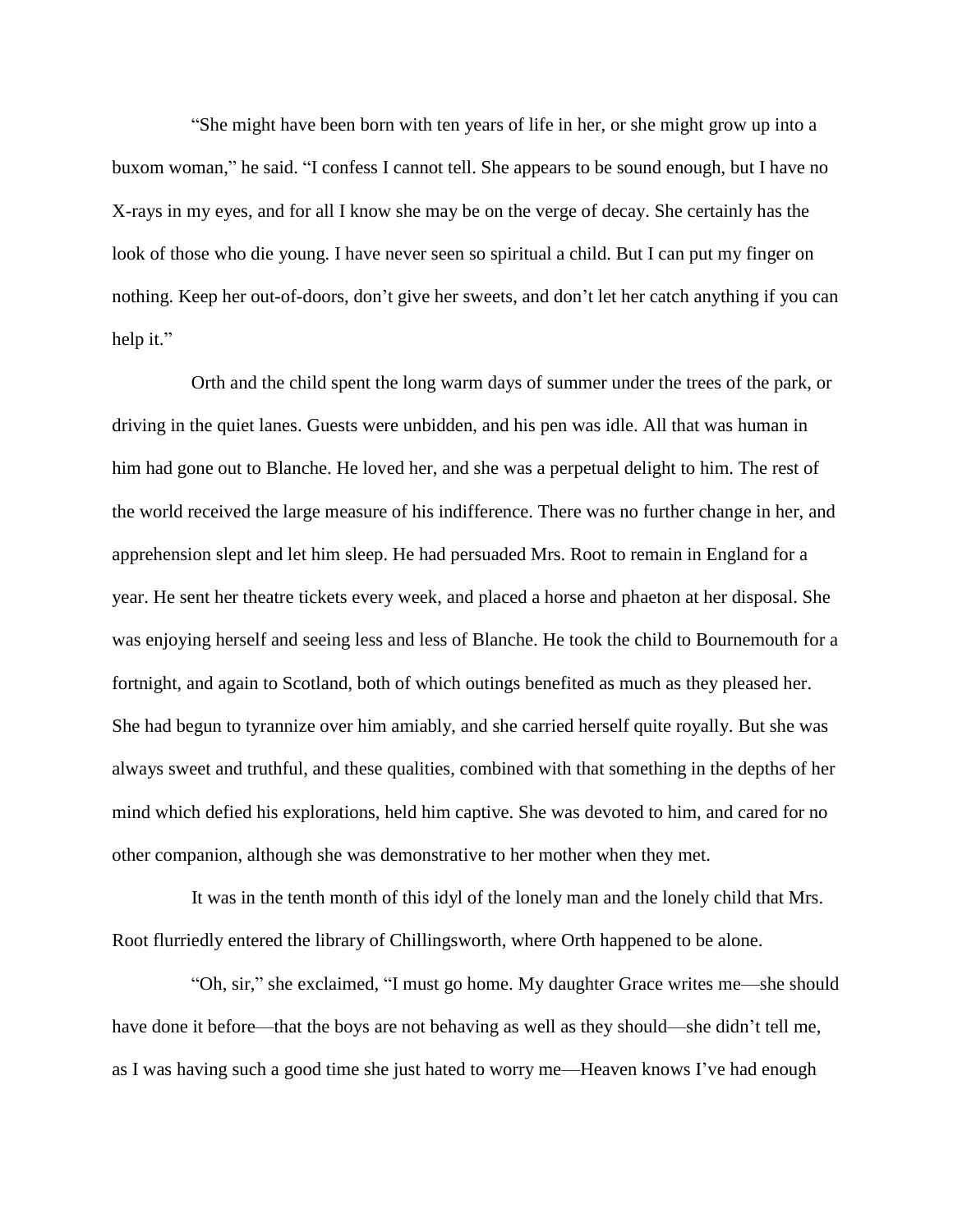worry—but now I must go—I just couldn't stay—boys are an awful responsibility—girls ain't a circumstance to them, although mine are a handful sometimes."

 Orth had written about too many women to interrupt the flow. He let her talk until she paused to recuperate her forces. Then he said quietly:

 "I am sorry this has come so suddenly, for it forces me to broach a subject at once which I would rather have postponed until the idea had taken possession of you by degrees

 "I know what it is you want to say, sir, " she broke in, "and I've reproached myself that I haven't warned you before, but I didn't like to be the one to speak first. You want Blanche—of course, I couldn't help seeing that; but I can't let her go, sir, indeed, I can't.

 "Yes," he said, firmly, "I want to adopt Blanche, and I hardly think you can refuse, for you must know how greatly it will be to her advantage. She is a wonderful child; you have never been blind to that; she should have every opportunity, not only of money, but of association. If I adopt her legally, I shall, of course, make her my heir, and—there is no reason why she should not grow up as great a lady as any in England."

 The poor woman turned white, and burst into tears. "I've sat up nights and nights, struggling," she said, when she could speak. "That, and missing her. I couldn't stand in her light, and I let her stay. I know I oughtn't to, now—I mean, stand in her light—but, sir, she is dearer than all the others put together."

 "T'hen live here in England—at least, for some years longer. I will gladly relieve your children of your support, and you can see Blanche as often as you choose."

 "I can't do that, sir. After all, she is only one, and there are six others. I can't desert them. They all need me, if only to keep them together—three girls unmarried and out in the world, and three boys just a little inclined to be wild. There is another point, sir—I don't exactly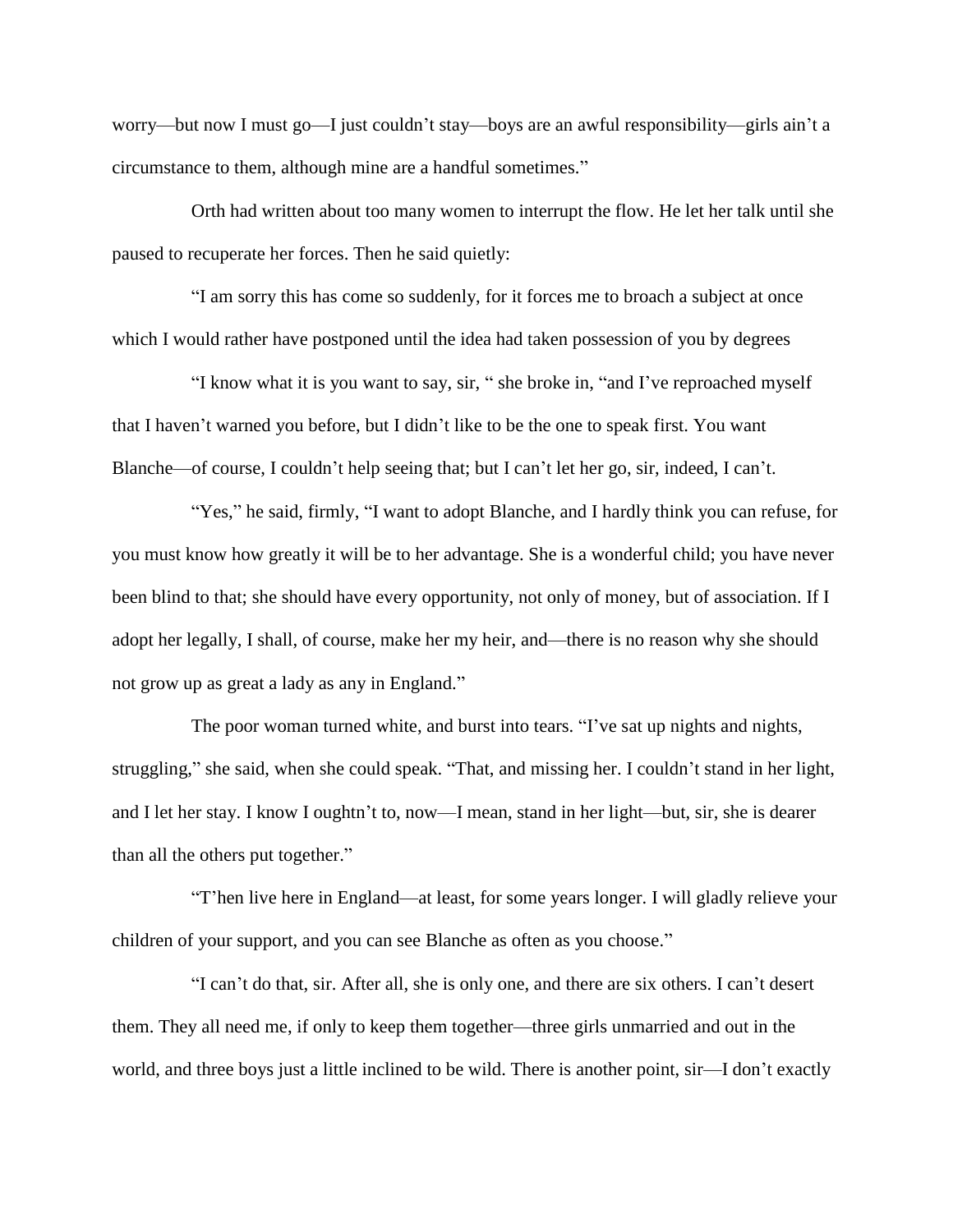know how to say it."

 "Well?" asked Orth, kindly. This American woman thought him the ideal gentleman, although the mistress of the estate on which she visited called him a boor and a snob.

 "It is—well—you must know—you can imagine—that her brothers and sisters just worship Blanche. They save their dimes to buy her everything she wants—or used to want. Heaven knows what will satisfy her now, although I can't see that she's one bit spoiled. But she's just like a religion to them; they're not much on church. I'll tell you, sir, what I couldn't say to any one else, not even to these relations who've been so kind to me—but there's wildness, just a streak, in all my children, and I believe, I know, it's Blanche that keeps them straight. My girls get bitter, sometimes; work all the week and little fun, not caring for common men and no chance to marry gentlemen; and sometimes they break out and talk dreadful; then, when they're over it, they say they'll live for Blanche—they've said it over and over, and they mean it. Every sacrifice they've made for her—and they've made many—has done them good. It isn't that Blanche ever says a word of the preachy sort, or has anything of the Sunday-school child about her, or even tries to smooth them down when they're excited. It's just herself. The only thing she ever does is sometimes to draw herself up and look scornful, and that nearly kills them. Little as she is, they're crazy about having her respect. I've grown superstitious about her. Until she came I used to get frightened, terribly, sometimes, and I believe she came for that. So—you see! I know Blanche is too fine for us and ought to have the best; but, then, they are to be considered, too. They have their rights, and they've got much more good than bad in them. I don't know! I don't know! It's kept me awake many nights."

 Orth rose abruptly. "Perhaps you will take some further time to think it over," he said. "You can stay a few weeks longer—the matter cannot be so pressing as that."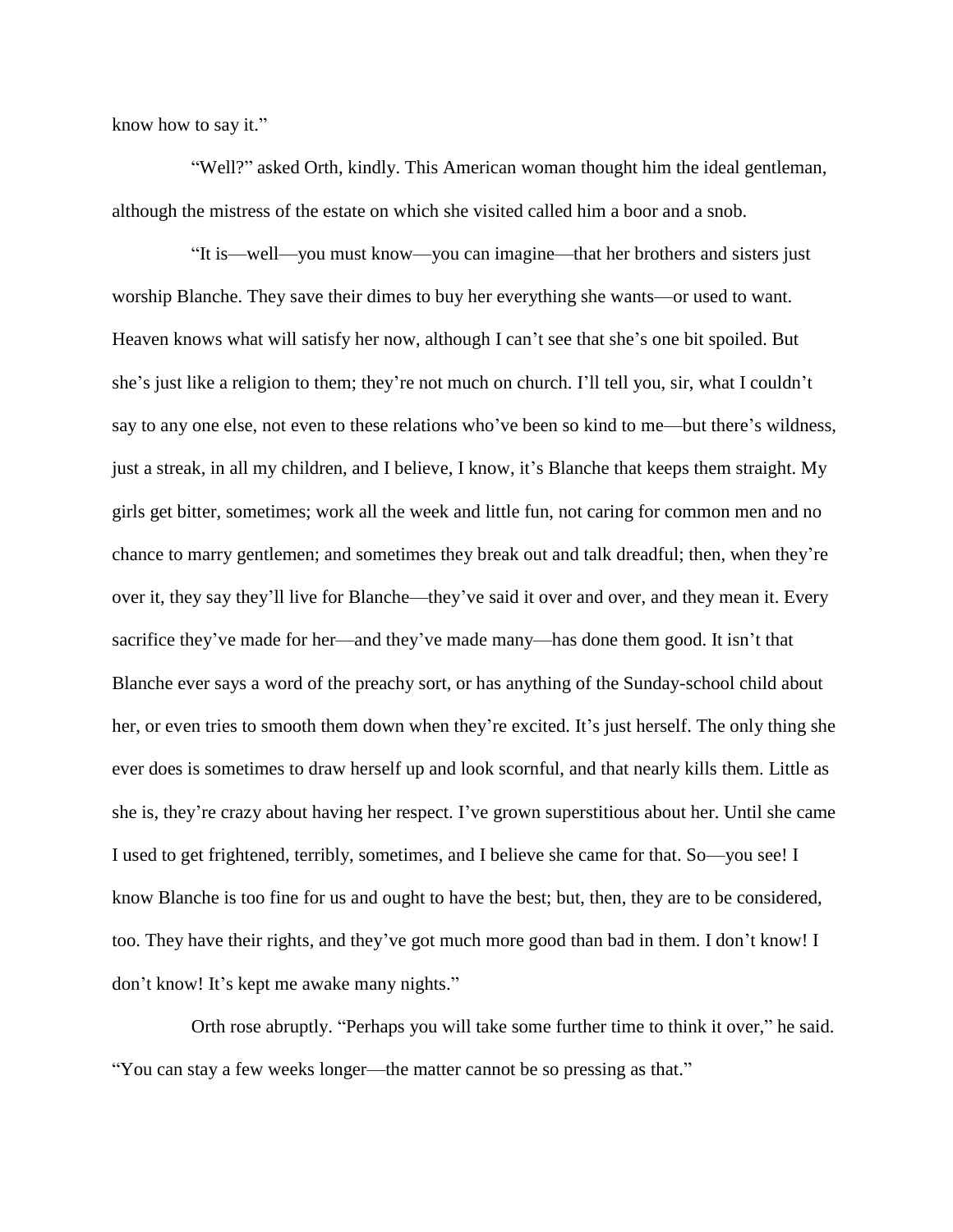The woman rose. "I've thought this," she said; "let Blanche decide. I believe she knows more than any of us. I believe that whichever way she decided would be right. I won't say anything to her, so you won't think I'm working on her feelings; and I can trust you. But she'll know."

 "Why do you think that?" asked Orth, sharply. "There is nothing uncanny about the child. She is not yet seven years old. Why should you place such a responsibility upon her?"

"Do you think she's like other children?"

"I know nothing of other children."

 "I do, sir. I've raised six. And I've seen hundreds of others. I never was one to be a fool about my own, but Blanche isn't like any other child living—I'm certain of it."

"What do you think?"

 And the woman answered, according to her lights: "I think she's an angel, and came to us because we needed her."

 "And I think she is Blanche Mortlake working out the last of her salvation," thought the author; but he made no reply, and was alone in a moment.

 It was several days before he spoke to Blanche, and then, one morning, when she was sitting on her mat on the lawn with the light full upon her, he told her abruptly that her mother must return home.

 To his surprise, but unutterable delight, she burst into tears and flung herself into his arms.

 "You need not leave me," he said, when he could find his own voice. "You can stay here always and be my little girl. It all rests with you."

"I can't stay," she sobbed. "I can't!"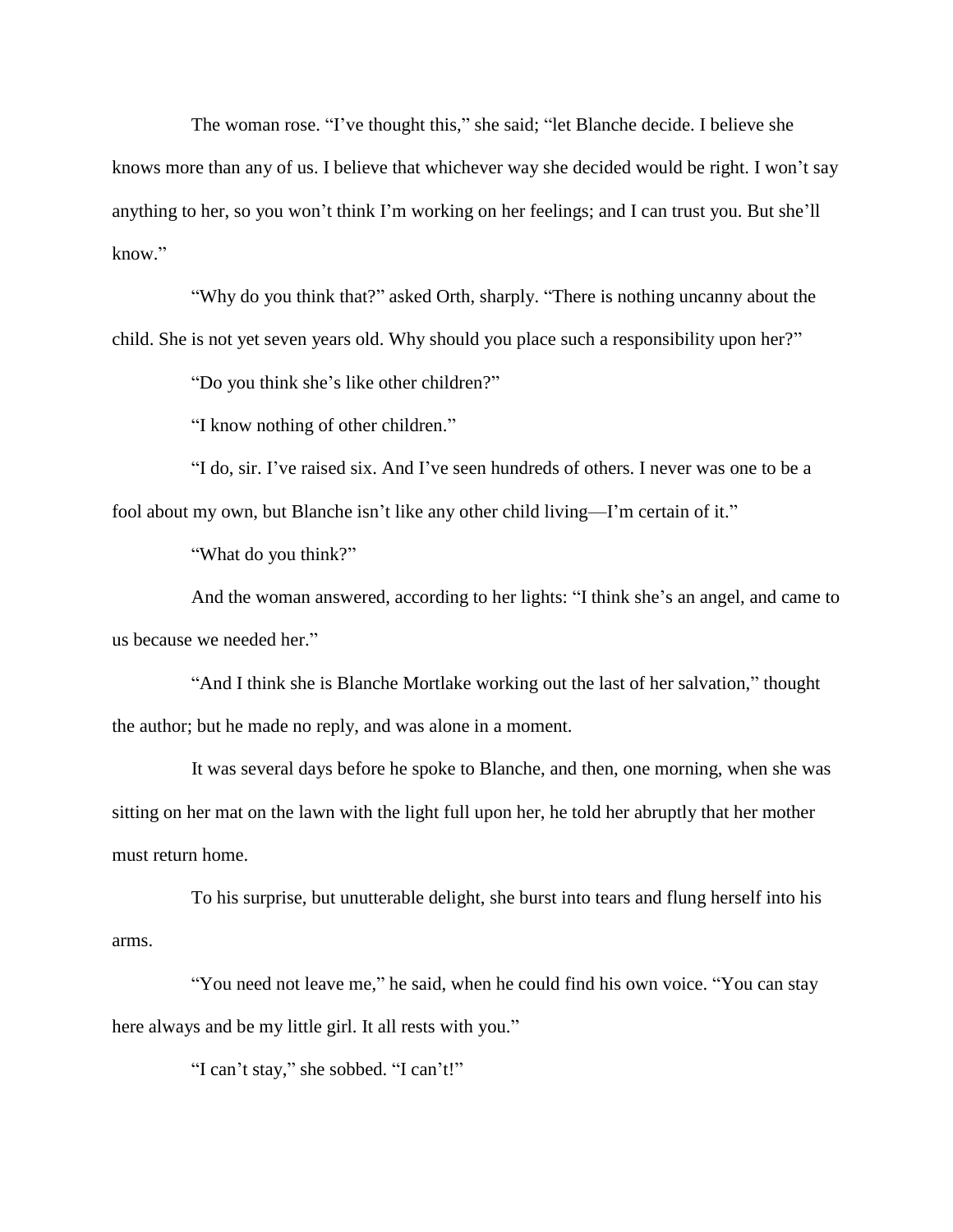"And that is what made you so sad once or twice?" he asked, with a double eagerness. She made no reply.

 "Oh!" he said, passionately, "give me your confidence, Blanche. You are the only breathing thing that I love."

"If I could I would," she said. "But I don't know—not quite."

"How much do you know?"

 But she sobbed again and would not answer. He dared not risk too much. After all, the physical barrier between the past and the present was very young.

 "Well, well, then, we will talk about the other matter. I will not pretend to disguise the fact that your mother is distressed at the idea of parting from you, and thinks it would be as sad for your brothers and sisters, whom she says you influence for their good. Do you think that you do?"

"Yes."

"How do you know this?"

"Do you know why you know everything?"

 "No, my dear, and I have great respect for your instincts. But your sisters and brothers are now old enough to take care of themselves. They must be of poor stuff if they cannot live properly without the aid of a child. Moreover, they will be marrying soon. That will also mean that your mother will have many little grandchildren to console her for your loss. I will be the one bereft, if you leave me. I am the only one who really needs you. I don't say I will go to the bad, as you may have very foolishly persuaded yourself your family will do without you, but I trust to your instincts to make you realize how unhappy, how inconsolable I shall be. I shall be the loneliest man on earth!"